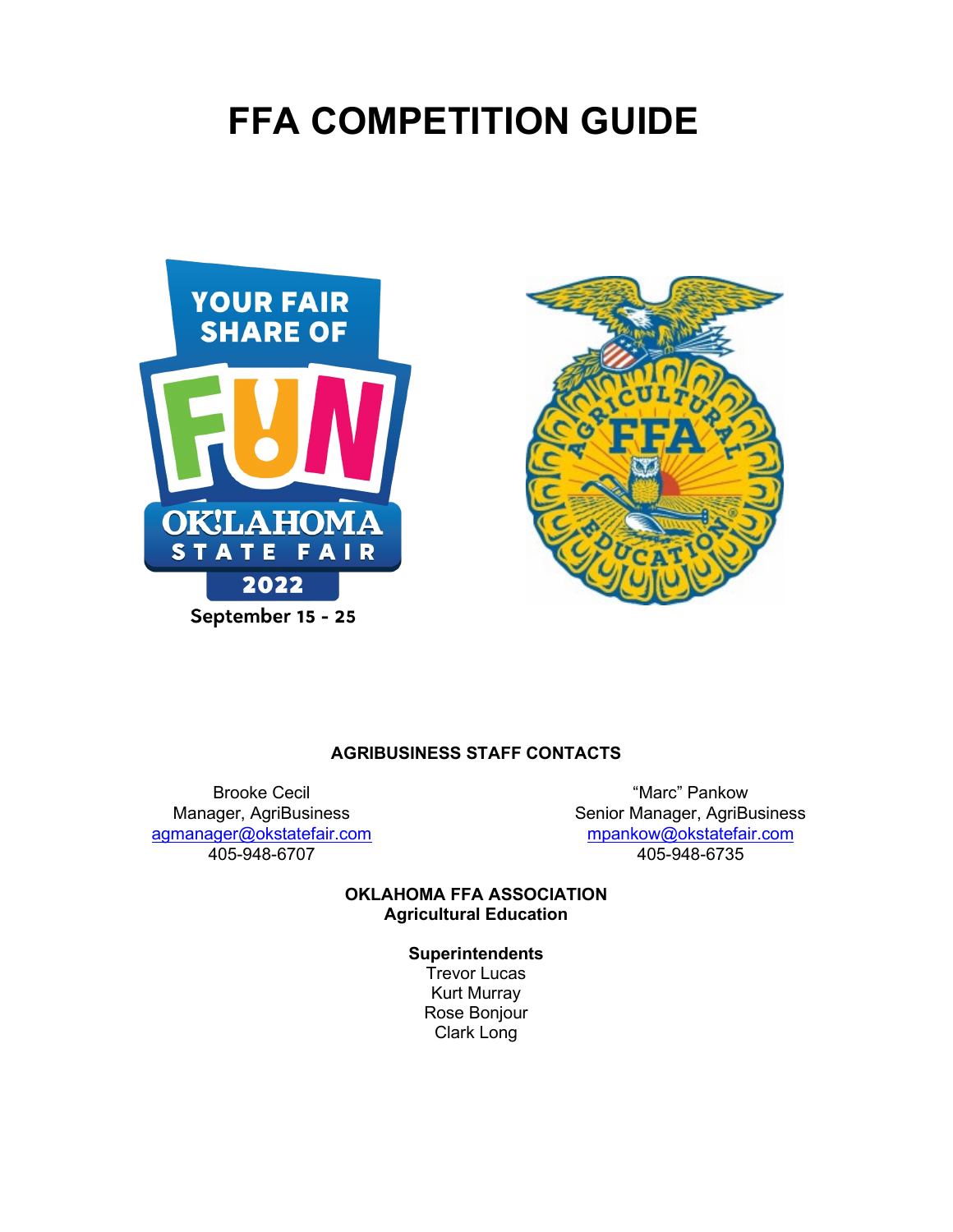

# **Table of Contents**

<span id="page-1-0"></span>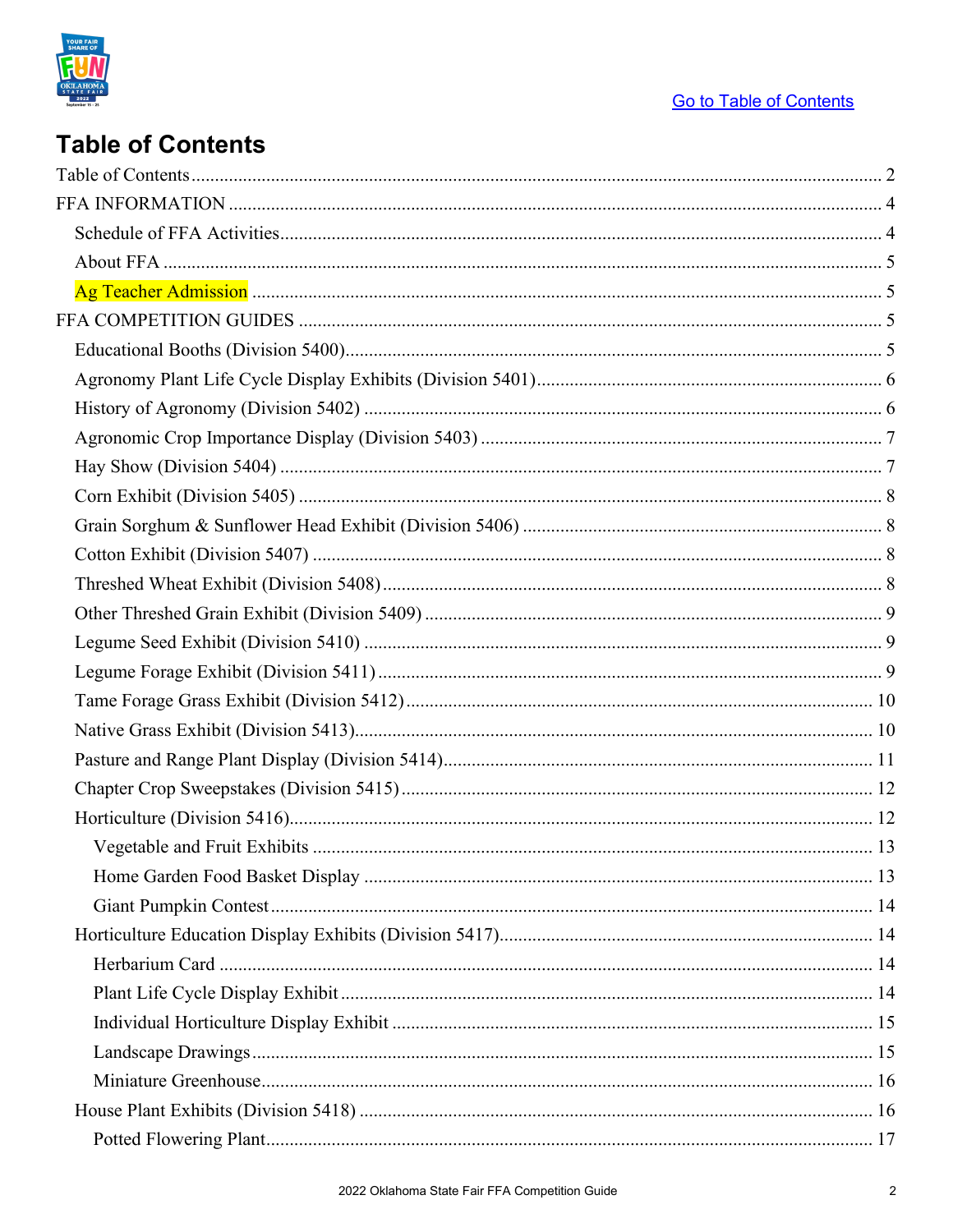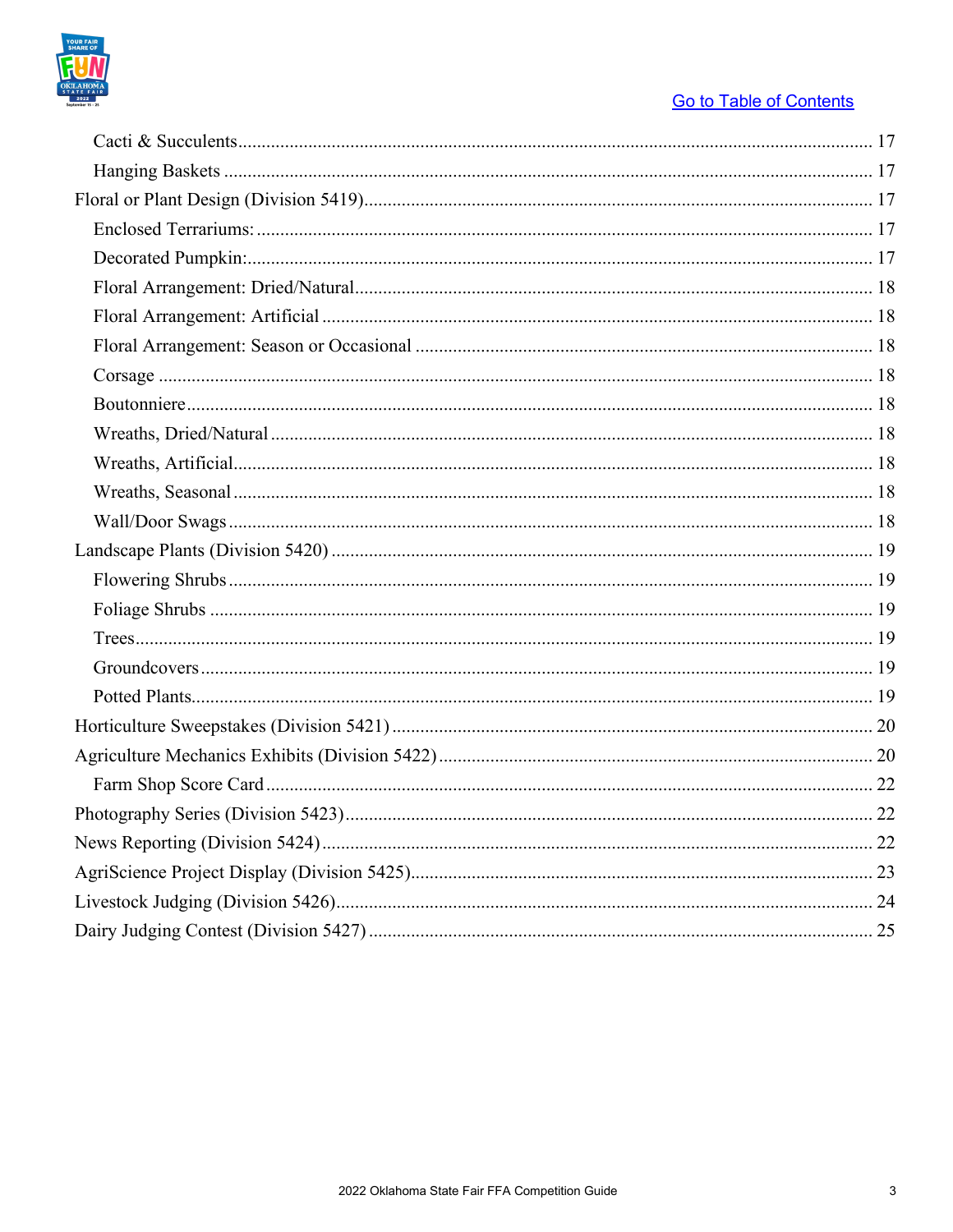

<span id="page-3-1"></span><span id="page-3-0"></span>

| <b>Schedule of FFA Activities</b><br><b>HOUR</b>     | <b>EVENT</b>                                                                                                              | <b>LOCATION</b>       |
|------------------------------------------------------|---------------------------------------------------------------------------------------------------------------------------|-----------------------|
| <b>Thursday, September 8</b>                         |                                                                                                                           |                       |
| 12 a.m.<br>(midnight)                                | Deadline to submit request for FFA Advisor/Ag Educator admission to<br>OSF. (See next page for details.)                  |                       |
| <b>Monday, September 12</b><br>by $5 p.m.$           | Should receive email with the temporary Gate 8 passenger vehicle access<br>pass for Livestock and Dairy Judging Contests. |                       |
| 12 a.m. (midnight)                                   | Deadline for online entries. Entries must be made prior to arrival at OSF.                                                |                       |
| <b>Tuesday, September 13</b><br>$11$ a.m.            | OVA Giant Pumpkin weigh-in                                                                                                | Oklahoma Expo Hall #1 |
| <b>Wednesday, September 14</b><br>$9$ a.m. $-7$ p.m. | FFA entries in place                                                                                                      | Oklahoma Expo Hall #3 |
| Thursday, September 15                               |                                                                                                                           |                       |
| 9 a.m.                                               | Judging of all FFA Exhibits                                                                                               | Oklahoma Expo Hall #3 |
| 9 a.m.                                               | Farm Bureau Livestock Judging Registration                                                                                | Barn 3                |
| 10 a.m.                                              | Farm Bureau Livestock Judging Contest                                                                                     | Barn 8                |
| <b>Monday, September 19</b>                          |                                                                                                                           |                       |
| 9 a.m.                                               | <b>OSF Dairy Judging Registration</b>                                                                                     | Barn 3                |
| 10 a.m.                                              | <b>OSF Dairy Judging Contest</b>                                                                                          | Barn 3                |
| <b>Sunday, September 25</b>                          |                                                                                                                           |                       |
| 9 p.m.                                               | Release FFA Exhibits - CARRY OUT ONLY<br>Vehicles will only be allowed on Chisholm Trail (street between the barns).      |                       |
| <b>Monday, September 26</b>                          |                                                                                                                           |                       |
| $8:30$ a.m. $-5$ p.m.                                | <b>Release of FFA Exhibits</b>                                                                                            | Oklahoma Expo Hall #3 |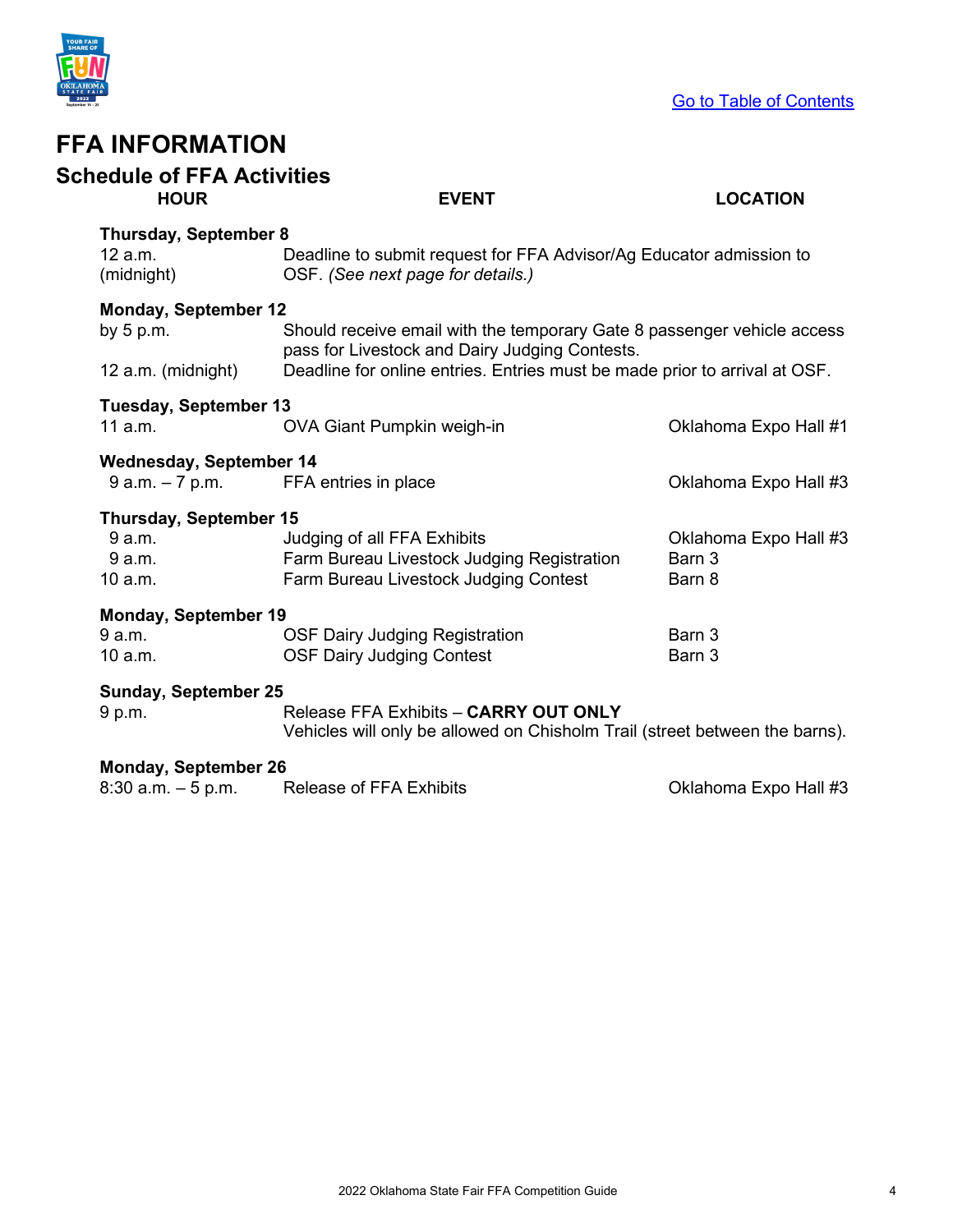

# <span id="page-4-0"></span>**About FFA**

- FFA makes a positive difference in the lives of students by developing their potential for premier leadership, personal growth, and career success through agricultural education.
- All FFA members attending and participating in the Fair on these dates will follow the FFA Code of Ethics and be a dues paying FFA member.
- The Oklahoma State Fair and the Oklahoma FFA Association are not responsible for any lost, stolen, or damaged entries. FFA Chapters assume all risk for their entries.

# <span id="page-4-1"></span>**Ag Teacher Admission**

- OSF provides complimentary admission and parking to Oklahoma FFA advisors/agricultural educators who submit a request **by midnight on September 8, 2022**. Fill out the relevant Wufoo surveys below to receive OSF admission:
	- o Livestock Judging Contest request link: [Livestock Judging Contest Admission Form](https://okstatefair.wufoo.com/forms/zo5o6o904sapfv/)
	- o Dairy Judging Contest request link: [Dairy Judging Contest Admission Form](https://okstatefair.wufoo.com/forms/z1r7gzbj0vvqbnk/)
	- o Ag Educators/Leaders (General) request link: Ag Education Instructors Admission Form
- <span id="page-4-2"></span>• Teachers who do not submit request(s) for admission by deadline will not receive complimentary admission and parking.

# **FFA COMPETITION GUIDES**

# <span id="page-4-3"></span>**Educational Booths (Division 5400)**

### *Superintendent – Trevor Lucas*

- FFA Chapter exhibits must be in place by Wednesday, September 15 at 7 p.m., and must remain in place until Sunday, September 26 at 9 p.m.
- Purpose: To promote the benefits of enrolling in Agricultural Education and joining FFA. Booths will be of the type that could be used in a variety of settings, such as FFA Week booths, shopping center displays, local fair, etc.
- Booth will consist of a 6' or 8' tabletop display. The table must be 28" to 32" in height and the top must be 28" to 32" wide. The display board will be constructed of a 4' x 8' sheet of 1/2" or 5/8" material. The board is to be cut and hinged to consist of two (2), 2' wings and a 4' center back.
- The backside of the display board is to be painted in dark blue.
- Each chapter is required to bring their own 6' or 8' table that is 28" to 32" in height and 28" to 32" in width. The chapter is responsible for covering the top of the table and the skirting of the table 6' wide and from the top of the table to the floor. Electrical outlets are provided.
- The current Oklahoma FFA Alumni Camp Theme must be the only theme utilized. The display should not focus on any theme except the current Oklahoma FFA Alumni Theme. The local chapter name must be displayed on the exhibit. The updated theme will be uploaded to okffa.org, under fairs and shows, in mid-June.
- Booth space will be assigned by the superintendent upon arrival.
- Booths will be divided into two (2) divisions: the mechanical division including booths with a moving display involving powered devises (i.e.: may include water wheels, fans, rotating devices, talking booths and electronic devices); and the non-mechanical division including booths with no powered displays or are lights only, the lights on non-mechanical displays cannot flash on and off or rotate. Chapters can enter in one (1) division only.
- Premium scale/awards: *(excluding championship classes)*
	- o Awards given to First Sixth Places
	-
	- $\circ$  Fourth place: \$70
	- o Grand Champion & Reserve: Rosette

Second place: \$90 Third place: \$80<br>Fifth place: \$60 Sixth place: \$50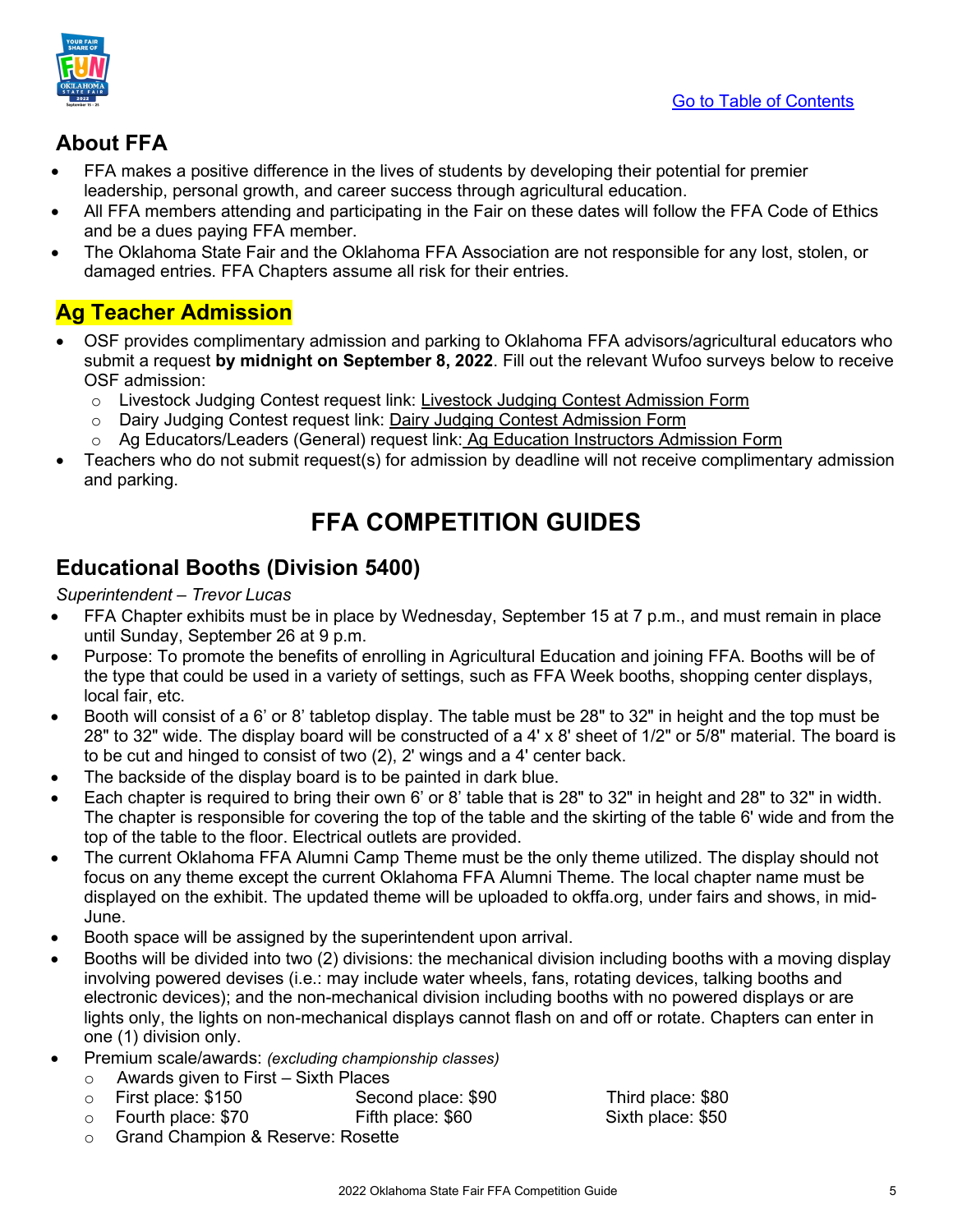

- Classes
	- 01. Mechanical Division
	- 02. Non-Mechanical Division
	- 03. **Overall Champion & Reserve Educational Booth**

# **Crops Exhibit Guidelines**

### *Superintendent - Kurt Murray*

- Any exhibits not displayed will be released at the completion of judging.
- Exhibitors are limited to one (1) exhibit in each class.
- FFA exhibitors who enter crops and horticulture must have produced such crops or exhibit entered in his/her name during the current year in their (SAE) program.
- Entries are for individual FFA members only and must be a product of their own Supervised Agricultural Experience program and should be a product of their own production; not purchased, borrowed, leased or received through gift.
- Entries in the crop exhibit categories may be made until Wednesday, September 15 at 7 p.m. and must remain in place until Sunday, September 26 at 9 p.m.
- Exhibitors are responsible to provide their own crop boxes. A recommended size is 8" x 14" with a glass cover.

# <span id="page-5-0"></span>**Agronomy Plant Life Cycle Display Exhibits (Division 5401)**

- This drawing should show all different stages of the growth of a wheat plant (seed, seeding, vegetative, flowering and mature).
- Additional stages of growth may be displayed if it adds to the exhibit.
- Each stage of growth should be indicated.
- Colors should be as near as possible to natural colors.
- Special characteristics of identification should also be labeled.
- Drawings must include the title **"Life Cycle of the Corn Plant"**.
- Use a half sheet of white poster board (finished size approx. 22" x 14"), or half sheet of white foam or mat board (finished size approx. 20" x 15") to be displayed for landscape view.
- The student's name, chapter and grade must be included on the backside of the poster.
- Only one exhibit allowed in each class per individual.
- Premium scale/awards: (*excluding championship classes)*
	- o Awards given to Champion & Reserve
		- Second place: \$15 Third place: \$10
	- o Fourth place: \$5
- Classes
	- 01. Plant Life Cycle Display Grade 8
	- 02. Plant Life Cycle Display Grade 9
	- 03. Plant Life Cycle Display Grade 10
	- 04. **Champion & Reserve Agronomy Plant Life Cycle Display**

# <span id="page-5-1"></span>**History of Agronomy (Division 5402)**

*(Historical Events that Shaped Crop Production)* 

- The purpose of the contest is for FFA members to research and build a display to educate the public about historical events that have affected crop production in Oklahoma and the U.S.
- The topic for 2022 is the **Cotton Gin**.
- FFA members are asked to write a brief description of the event and how it has changed agriculture then and now.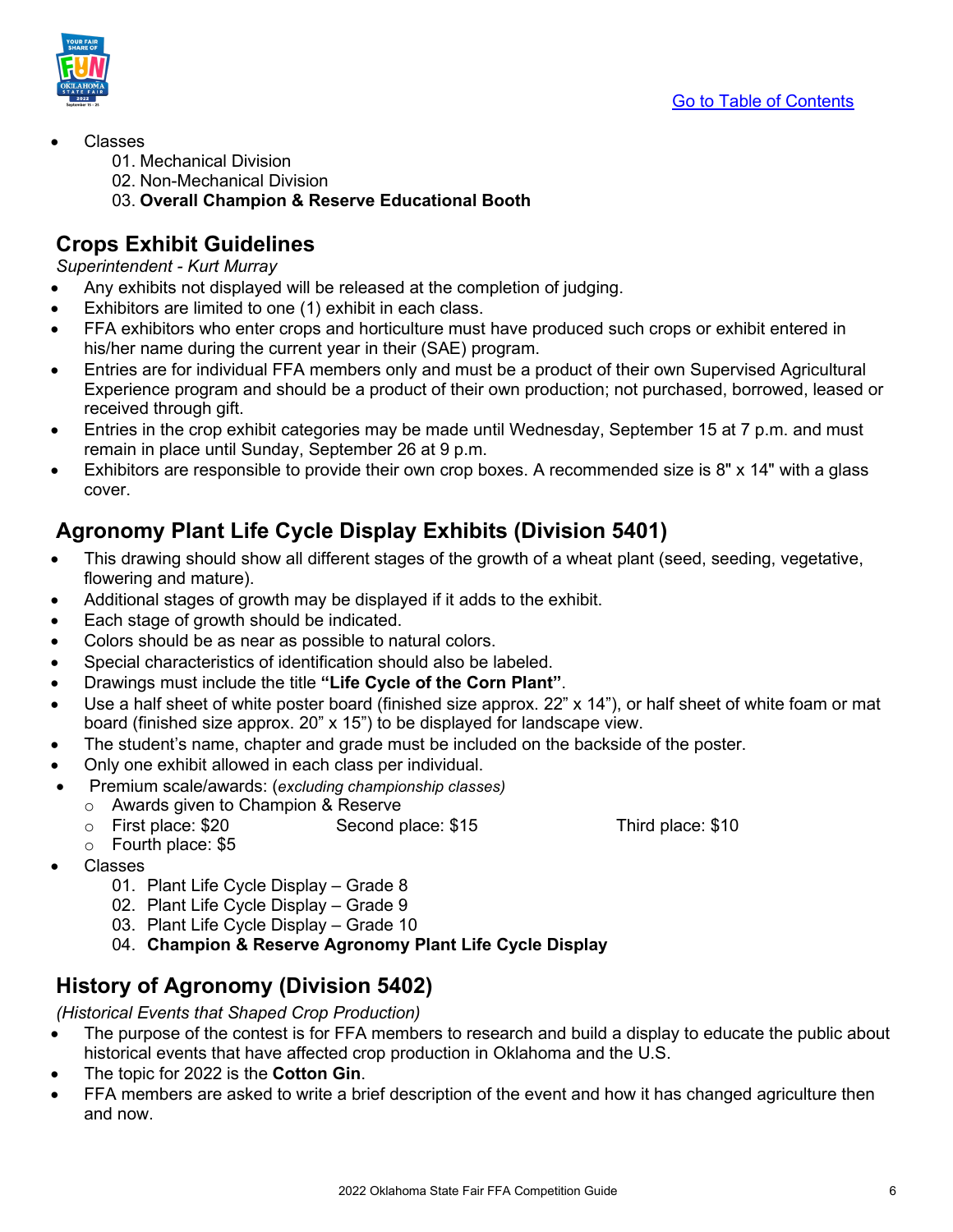

- The story must be in manuscript form with not more than two double-spaced typewritten pages. In addition, one, and not more than one, 4"x6" or 5"x7" color or black and white photograph accompanying the story depicting the event.
- Each page of the story and the photograph must be mounted on one full sheet (22"x28") black poster or fam/matte board (22"x30").
- Posters are to be displayed horizontally.
- Premium scale/awards: (*excluding championship classes)*
	- o Awards given to Champion & Reserve<br>○ First place: \$20 Second p
	- Second place: \$15 Third place: \$10
	- o Fourth place: \$5
- Classes
	- 01. History of Agronomy Display Grade 8 thru 9
	- 02. History of Agronomy Display Grade 10 thru 12
	- 03. **Champion & Reserve History of Agronomy Display**

# <span id="page-6-0"></span>**Agronomic Crop Importance Display (Division 5403)**

- The purpose of the contest is for FFA members to research and build a display to educate the public about the importance of different agronomic crops in Oklahoma and in the U.S.
- The topic for 2022 is the **Chemistry of Fertilizer and its role in Plant Production.**
- Students are asked to explain the elements and components of fertilizer, what part each plays in plant growth, and their value to crop production.
- The information may be displayed creatively or in manuscript form. In addition, each classification must be identified by an actual sample, or an image/drawing attached to the display.
- Use a half sheet of white poster board (finished size approx. 22"x14") or half sheet of white foam or mat board (finished size approx. 20"x15") to be displayed for landscape view (horizontally).
- The student's name, chapter and grade must be included on the backside of the poster.
- Only one exhibitor allowed per individual.
- Premium scale/awards: (*excluding championship classes)*
	-
	- o Awards given to Champion & Reserve Second place: \$15 Third place: \$10
	- o Fourth place: \$5
- Classes
	- 01. Agronomic Crop Importance Display Grade 8 thru 9
	- 02. Agronomic Crop Importance Display Grade 10 thru 12
	- 03. **Champion & Reserve Agronomy Crop Importance Display**

## <span id="page-6-1"></span>**Hay Show (Division 5404)**

- Entries are for individual FFA members only and must be a product of their own supervised agricultural experience program (SAE).
- Classes of hay will include legume & non-legume. One bale will constitute an entry. Take entries direct to Oklahoma Expo Hall 3.
- Protein analysis will not be used as criteria for judging.
- Factors considered by the judge will include maturity, texture, leafiness, freedom from foreign material, color, size and shape of bales, odor, and freedom from mold.
- Premium scale/awards: *(excluding championship classes)*
	- o Awards given to First place & Grand Champion & Reserve<br>○ First place: \$25 Second place: \$20
	- Second place: \$20 Third place: \$15
	- o Fourth place: \$10
- Classes
	- 01. Legume
	- 02. Non-Legume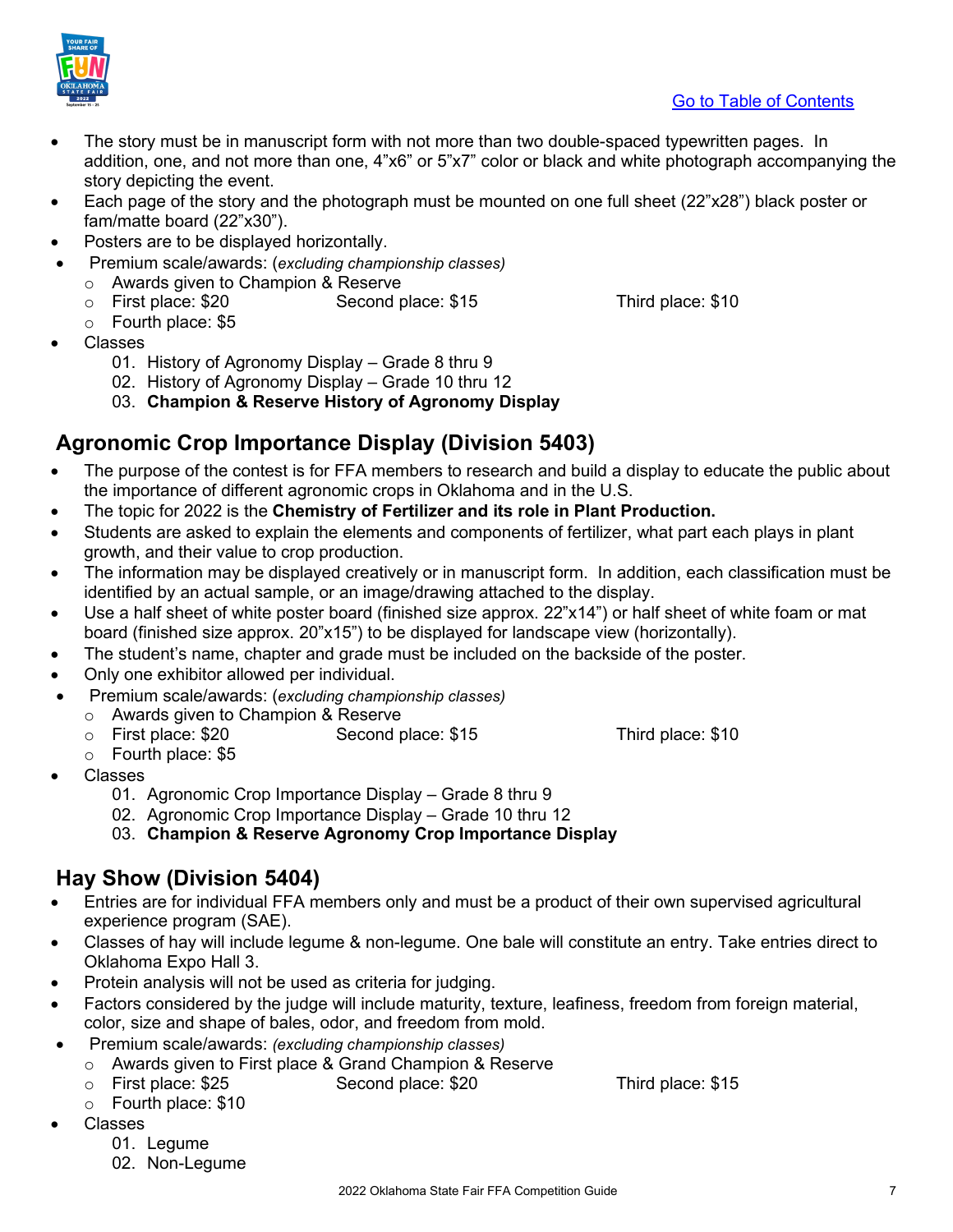

### 03. **Grand Champion & Reserve Hay Exhibit**

## <span id="page-7-0"></span>**Corn Exhibit (Division 5405)**

*(10 ears per entry)*

- Will be judged on freedom from disease and damage; maturity and plumpness of kernels; normal filling of tips and butts of ears; and uniformity within the entry with regard to size, shape, kernel type and color of cob.
- Premium scale/awards: *(excluding championship classes)*
	- o First place: \$7 Second place: \$5 Third place: \$3
	- o Champion & Reserve: rosette
- Classes
	- 01. Corn (10 ears)
	- 02. **Champion & Reserve Corn Exhibit**

## <span id="page-7-1"></span>**Grain Sorghum & Sunflower Head Exhibit (Division 5406)**

- Entries limited to 10 heads per grain sorghum and two (2) heads per sunflower.
- Will be judged on maturity and dryness; freedom from disease, damage and weather effects; uniformity within the entry of type, size, shape, and color; and care in preparation for showing.
- Entries that are wet and uncured will be disqualified.
- Premium scale/awards: *(excluding championship classes)*
	- o First place: \$7 Second place: \$5 Third place: \$3
		- o Champion & Reserve: rosette
- Classes
	- 01. Grain Sorghum Head: Red or Yellow (10 Sorghum heads per entry)
	- 02. Sunflower Head (2 Sunflower heads per entry)
	- 03. **Champion & Reserve Grain Sorghum Exhibit**

## <span id="page-7-2"></span>**Cotton Exhibit (Division 5407)**

*(20 open bolls)*

- Exhibit to be shown with petiole attached, bract leaves removed and burr side up.
- Will be judged on amount and quality of lint; freedom from disease, insect damage, and foreign material; uniformity, number of locks and length of stem; and care in preparation for showing (removal of bracts, lint condition, and suitable box or tray.)
- Premium scale/awards: *(excluding championship classes)*
	- o First place: \$7 Second place: \$5 Third place: \$3
	- o Champion & Reserve: Rosette
- Classes
	- 01. Any Variety
	- 02. **Champion & Reserve Cotton Exhibit**

## <span id="page-7-3"></span>**Threshed Wheat Exhibit (Division 5408)**

*(Entry must be 15 lbs.)*

- All wheat exhibits must be labeled as to specify the variety or name of hybrid. Small grain exhibit shall be approximately one (1) peck. Please refer to the Oklahoma Cooperative Extension Fact Sheet PSS-2168 Maturity Classification of Wheat Varieties: [https://extension.okstate.edu/fact-sheets/maturity-classification-of](https://extension.okstate.edu/fact-sheets/maturity-classification-of-wheat-varieties.html)[wheat-varieties.html](https://extension.okstate.edu/fact-sheets/maturity-classification-of-wheat-varieties.html) for suggested varieties.
- Entries less than 15 pounds, and entries in different classes that are obviously divisions of an identical lot, will be disqualified.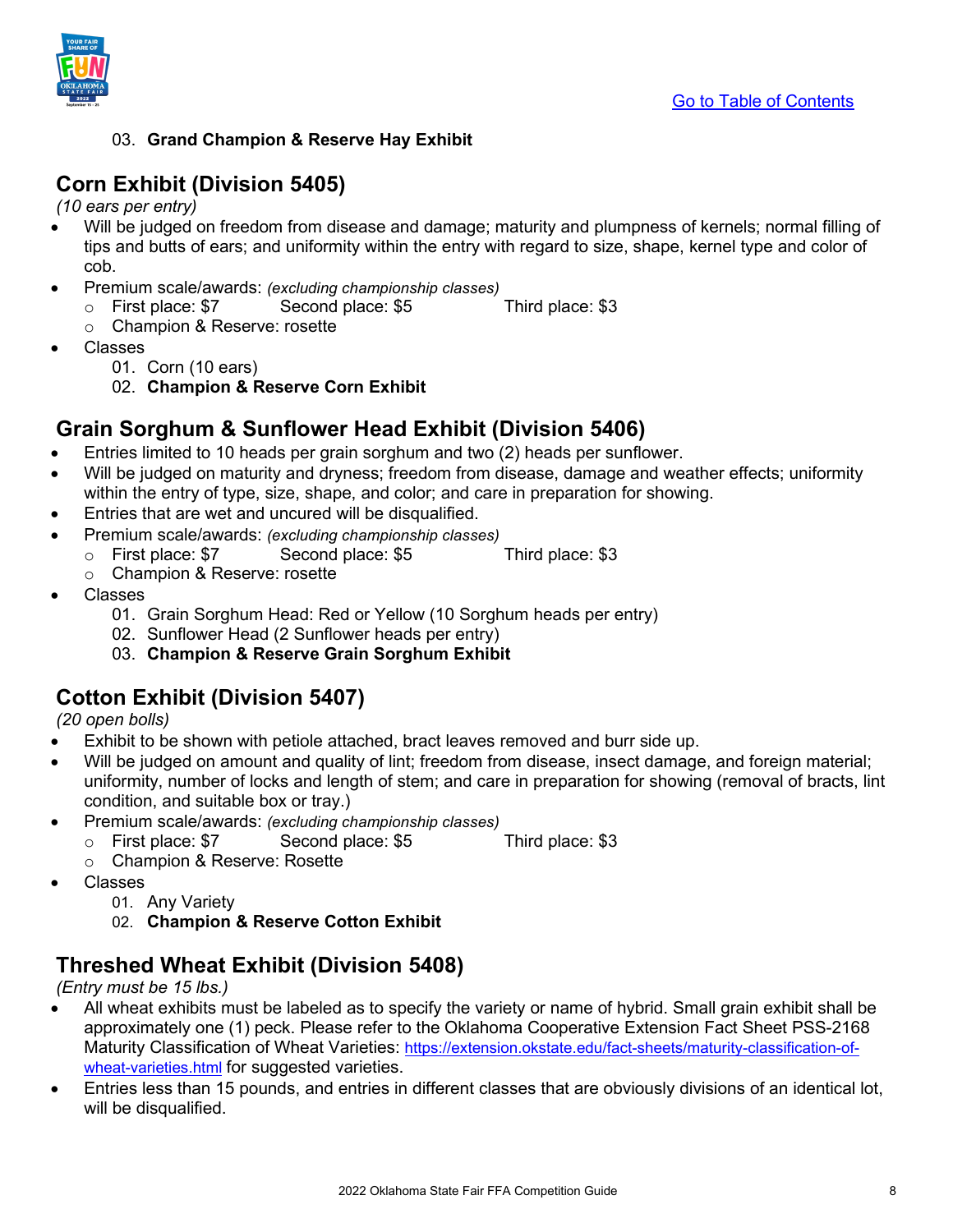

- Entries will be judged on purity (freedom from trash, weed seeds and other grains) and grain quality (degree of plumpness, color or texture and kernel uniformity, and freedom from disease and broken kernels).
- Entries must be carefully sieved and handpicked to score high.
- Premium scale/awards: *(excluding championship classes)*
	- o Awards given to Champion & Reserve
		- Second place: \$5 Third place: \$3
- 
- o Champion & Reserve: Rosette
- Classes
	- 01. Very early and early maturity varieties
	- 02. Medium Maturity
	- 03. Late and very late maturity varieties
	- 04. Other varieties not listed above
	- 05. **Champion & Reserve Wheat Exhibit**

# <span id="page-8-0"></span>**Other Threshed Grain Exhibit (Division 5409)**

*(one peck - 15 lbs.)*

- Will be judged on the same basis as Division 5408, threshed grain entries less than one (1) peck, and entries by two (2) or more exhibitors in the same class that are found to be divisions of an identical lot, will be disqualified.
- Premium scale/awards: (*excluding championship classes)*
	- o First place: \$7 Second place: \$5 Third place: \$3
	- o Champion & Reserve: rosette
	- o Grand Champion & Reserve: awards
- Classes
	- 01. Oats
	- 02. Barley
	- 03. Rye
	- 04. Grain Sorghum
	- 05. Corn
	- 06. Canola
	- 07. Any Other Threshed Grain
	- 08. **Champion & Reserve Other Threshed Grain Exhibit**
	- 09. **Grand Champion & Reserve Threshed Grain**

# <span id="page-8-1"></span>**Legume Seed Exhibit (Division 5410)**

*(one peck - 15 lbs.)*

- Will be judged on color and brightness; and freedom from disease, damage, trash, other crops and weed seed. Entries less than one (1) peck will be disqualified.
- Premium scale/awards: *(excluding championship classes)*
	- o First place: \$7 Second place: \$5 Third place: \$3
	- o Grand Champion & Reserve: awards
- Classes
	- 01. Small Seeded Legume (may include: Alfalfa & other small legume seeds)
	- 02. Large Seeded Legume (may include: Soybeans, Peanuts(in-shell), Cowpeas & mung beans)
	- 03. **Grand Champion & Reserve Legume Seed Exhibit**

# <span id="page-8-2"></span>**Legume Forage Exhibit (Division 5411)**

*(one bundle)*

- Bundle must be not less than 3" but no more than 5" at the center band when cut near the ground.
- Should be cured (dry) before forming bundle.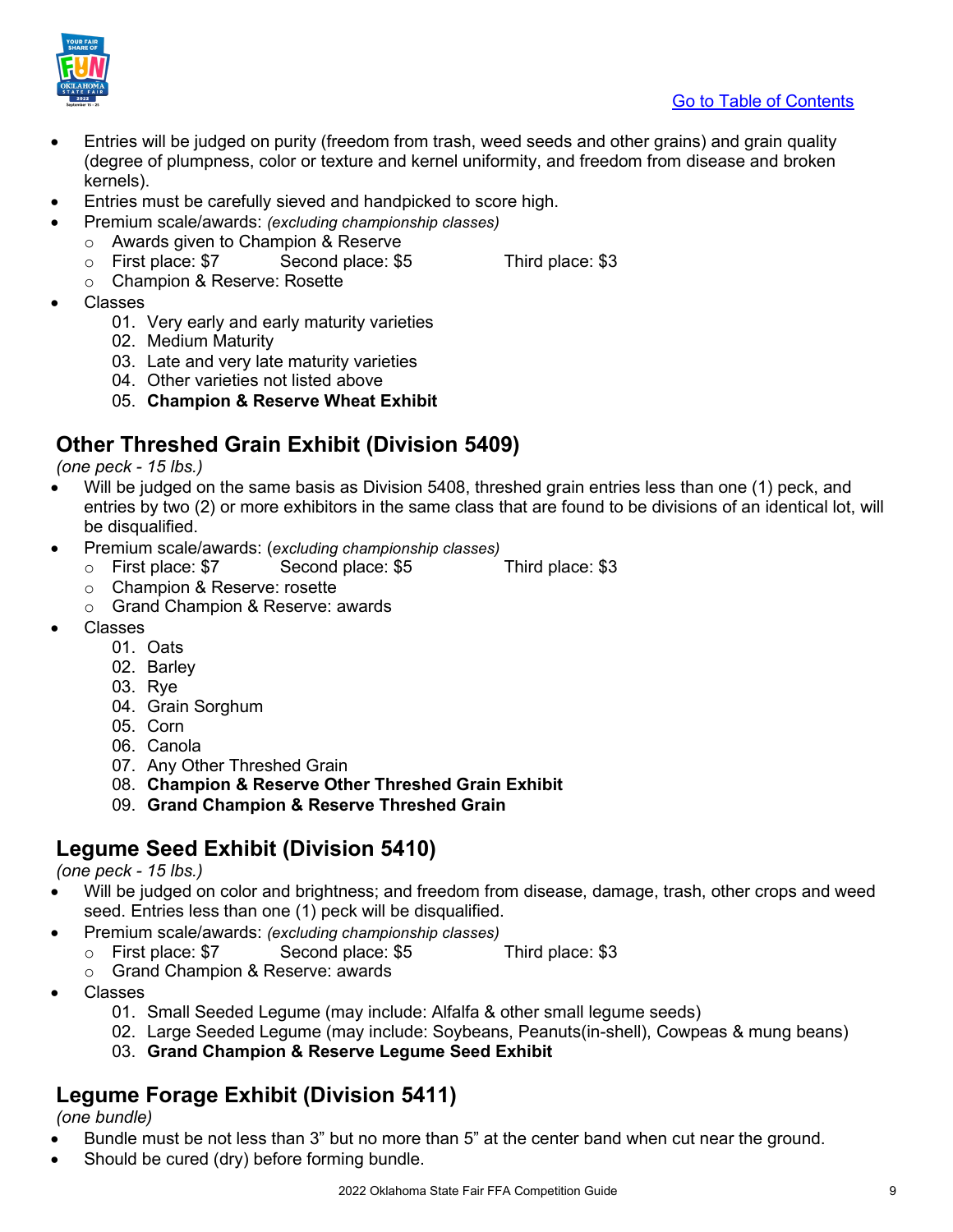

- Will be judged on feeding value (green color, leafiness, fineness of stem, and best stage of maturity for each kind) and preparation of bundle, including neatness, cleanliness, uniformity and overall appearance.
- Undersized bundles, and wet or moldy bundles, will be disqualified.
- If Superintendent or judge deems that any bundle is old, from previous years, or is masked (New leaves over old) the superintendent has the right to disqualify the bundle.
- Premium scale/awards: *(excluding championship classes)*
	- o First place: \$7 Second place: \$5 Third place: \$3
	- o Champion & Reserve: rosette
- Classes
	- 01. Fine-stemmed Forage Legume Bundle (Alfalfa, Sweet clover, Lespedeza, Vetch)
	- 02. Coarse-stemmed Forage Legume Bundle (Soybean, Cowpea, Peanut)
	- 03. **Champion & Reserve Legume Forage Bundle Exhibit**

## <span id="page-9-0"></span>**Tame Forage Grass Exhibit (Division 5412)**

- Bundle must be not less than 3" but no more than 5" at the center band when cut near the ground.
- Should be cured (dry) before forming bundle.
- Will be judged on feeding value (green color, leafiness, fineness of stem, and best stage of maturity for each kind) and preparation of bundle, including neatness, cleanliness, uniformity and overall appearance.
- Undersized bundles, and wet or moldy bundles, will be disqualified.
- If Superintendent or judge deems that any bundle is old, from previous years, or is masked (New leaves over old) the superintendent has the right to disqualify the bundle.
- Premium scale/awards: (*excluding championship classes)*
	- o First place: \$7 Second place: \$5 Third place: \$3
	- o Champion & Reserve: rosette
	- o Grand Champion & Reserve: awards
- Classes
	- 01. Short Fine-stemmed Tame Forage Grass Bundle (Bermuda grass, Crabgrass, etc.)
	- 02. Tall Fine –stemmed Tame Forage Grass Bundle (Old World Bluestem, Weeping Lovegrass, Tall Fescue, Ryegrass, German Millet, etc.)
	- 03. Coarse-stemmed Tame Forage Grass Bundle (Forage Sorghum, Sudangrass, X Sorghum Hybrids or Pearl Millets)
	- 04. **Champion & Reserve Tame Grass Forage Exhibit**
	- 05. **Grand Champion & Reserve Legume Forage or Tame Grass Forage Exhibit** (selected from sections 5411 & 5412)

## <span id="page-9-1"></span>**Native Grass Exhibit (Division 5413)**

*(one bundle)*

- Grasses should be headed and in the bloom stage, but not ripe enough to shatter, and shown full length (cut near the ground). Bundle should not be less than 3" or more than 5" at center band.
- Should be cured (dried) before forming bundle.
- Each bundle will be considered on basis of early stage of maturity; leafiness and green color; and on preparation and appearance of bundle.
- Undersized and oversized bundles and wet or moldy bundles will be disqualified.
- Premium scale/awards: *(excluding championship classes)*
	- o First place: \$7 Second place: \$5 Third place: \$3
		- o Champion & Reserve: rosette
		- o Grand Champion & Reserve: awards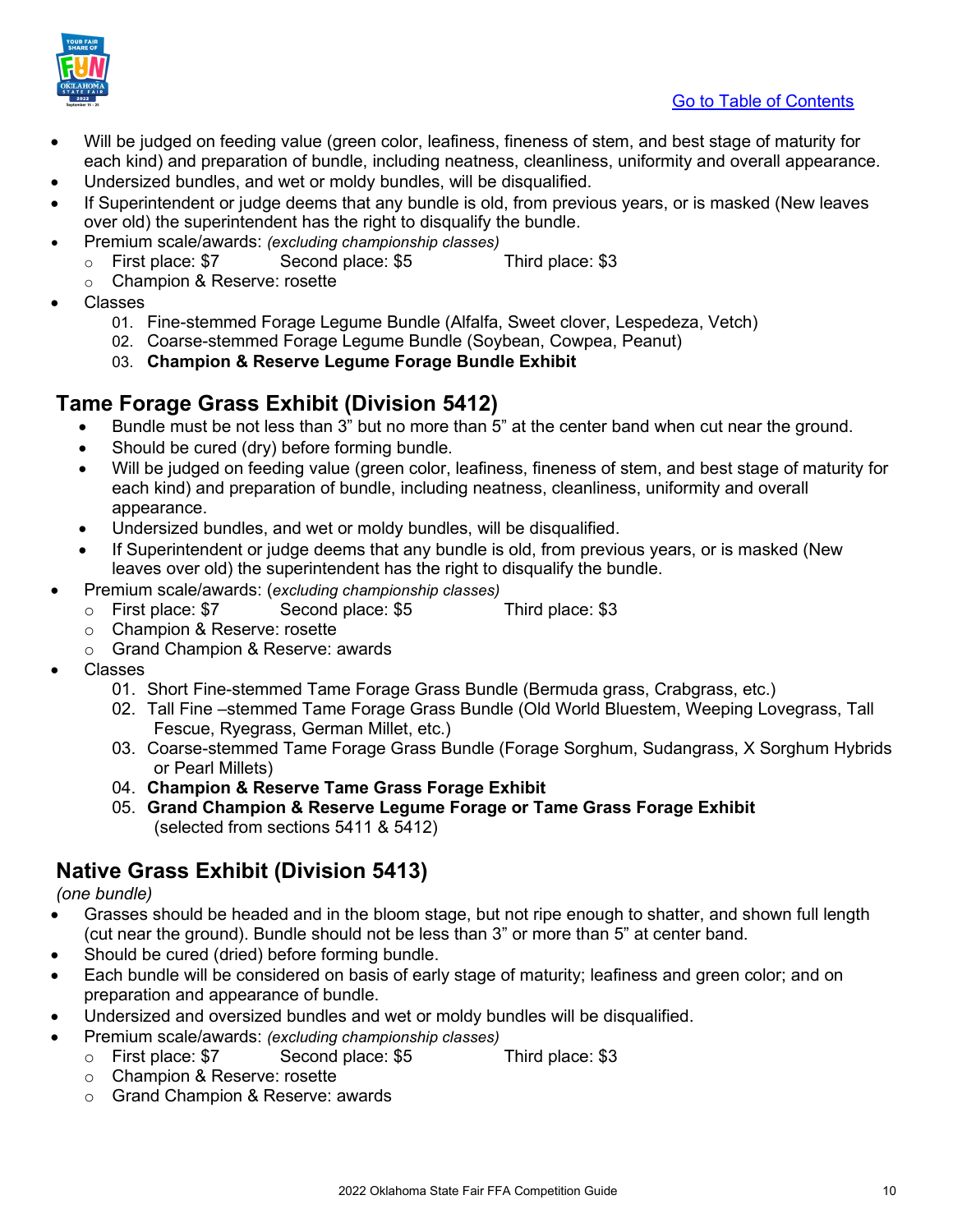

• Classes

Medium or Short Native Grass Bundle

- 01. Little Bluestem
- 02. Sand Lovegrass
- 03. Sideoats Grama
- 04. Blue Grama or Hairy Grama
- 05. **Champion & Reserve Medium or Short Native Grass Exhibit**
- Tall Native Grass Bundle
	- 06. Big Bluestem or Sandhill Bluestem
	- 07. Indiangrass
	- 08. Switchgrass
	- 09. Purpletop
	- 10. Any Other Native Grass
	- 11. **Champion & Reserve Tall Native Grass Exhibit**
	- 12. **Grand Champion & Reserve Native Grass Exhibit** (Division 5413)

### <span id="page-10-0"></span>**Pasture and Range Plant Display (Division 5414)**

- These displays consist of ten representative plants mounted on light boards 3 feet square, strong enough to stand upright.
- The plants should be shown full length, with the stems cut to prevent any part of the plant from extending beyond the edge of the board.
- Grasses and other fine-stemmed plants may be shown as bundles not to exceed one inch in diameter, and single plants that are heavy-stemmed or bushy may be used.
- Plants should be headed and in bloom or seed stage but not ripe enough to shatter.
- Label with common name (see approved lists for FFA identification contests) in letters one-half inch high. The exhibitor's name and address must be placed on the back of the board in addition to the entry tag.
- Displays will be judged on choice of species; quality of samples (green color, leafiness, dryness and stage of maturity); neatness and arrangement of samples and general appearance of display; and correctness and readability of labels.
- Entries, which are found to be identical as a result of group preparation, will be disqualified.
	- Premium scale/awards: (*excluding championship classes)*
		- o First place: \$10 Second place: \$8 Third place: \$7<br>○ Fourth place: \$6 Fifth place: \$5
		- $\circ$  Fourth place: \$6
		- o Champion & Reserve: rosette
		- o Grand Champion & Reserve: awards
- <span id="page-10-1"></span>• Classes
	- 01. Tame Pasture Grass and Legume Plant Display (Grades 8-10): consists of Ten introduced pasture grasses and legumes commonly planted for grazing purposes.
	- 02. Tame Pasture Grass and Legume Plant Display (Grades 11-12): Consists of Ten introduced pasture grasses and legumes commonly planted for grazing purposes.
	- 03. Native Range Plants (Grades 8-10): consists of Ten native plants grasses, legumes and forbs representative of native prairie mixtures.
	- 04. Native Range Plants (Grades 11-12): consists of Ten native plants grasses, legumes and forbs representative of native prairie mixtures
	- 05. **Champion & Reserve Tame Pasture Grass and Legume Display**
	- 06. **Champion & Reserve Native Range Plant Display**
	- 07. **Grand Champion & Reserve Pasture and Range Display**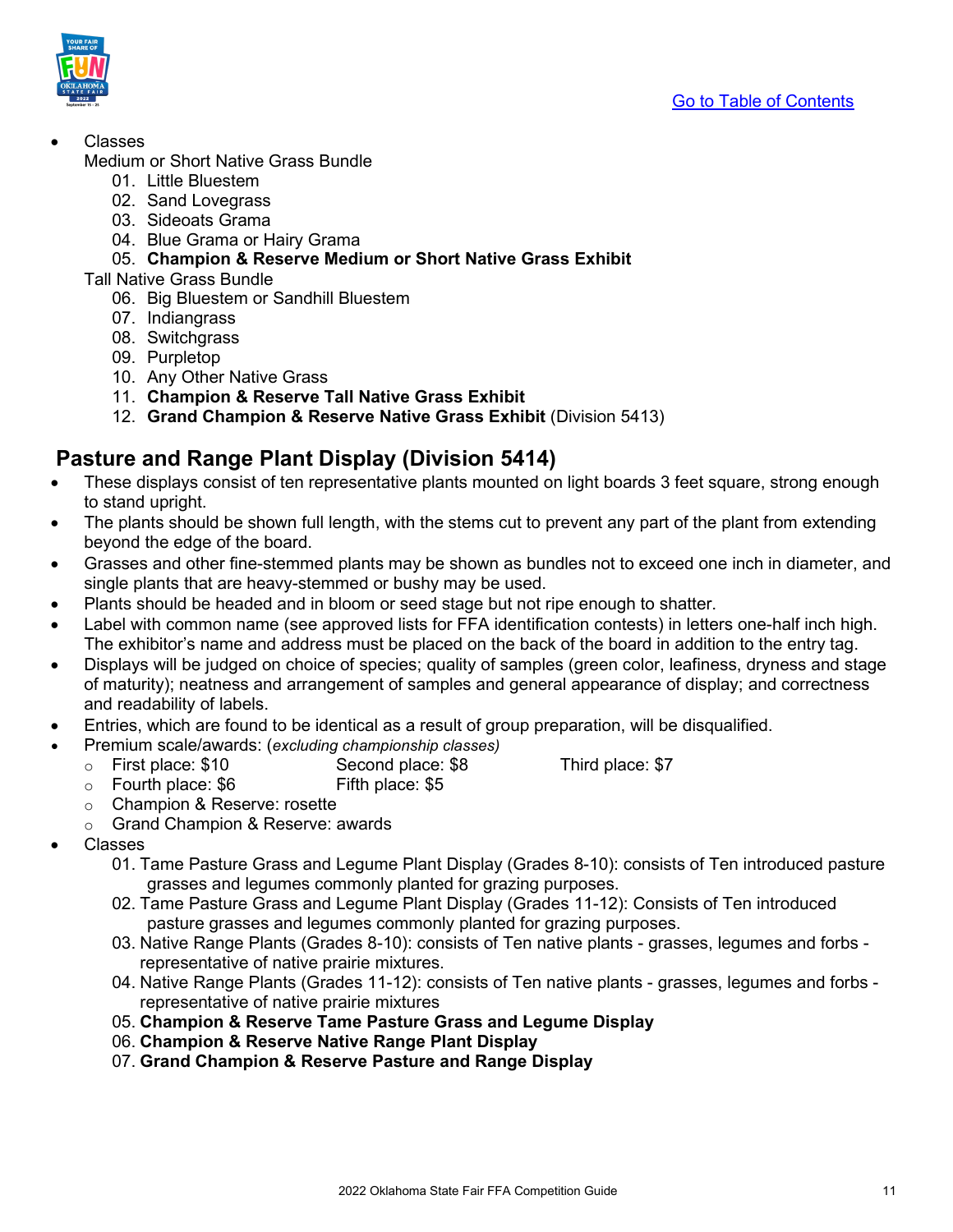

# **Chapter Crop Sweepstakes (Division 5415)**

- FFA Chapter Crop Sweepstakes will be awarded to the chapter with highest number of points accumulated in the crops department.
	- $\circ$  With the upper limit on total number of exhibits in that class, i.e.: four (4) entries in class points awarded 4-3-2-1; and 10 or more entries in class points awarded 10-9-8-7-6-5-4-3-2-1.
- Points awarded:
- 
- -
- $\circ$  Seventh place: 4 points
- o Tenth place: 1 point<br>○ Champion: 3 points
- 

- o First place: 10 points Second place: 9 points Third place: 8 points<br>
⊙ Fourth place: 7 points Fifth place: 6 points Sixth place: 5 points o Fourth place: 7 points Fifth place: 6 points Sixth place: 5 points<br>
⊙ Seventh place: 4 points Eighth place: 3 points Ninth place: 2 points
- o Champion: 3 points Reserve Champion: 2 points Grand Reserve Champion: 4 points
- - Premium awards: o Grand Champion & Reserve: Plaques
	- o Grand Champion: Lloyd Fletcher Memorial Traveling Trophy
- Classes
	- 01. Grand Champion & Reserve Chapter Sweepstakes

# <span id="page-11-0"></span>**Horticulture (Division 5416)**

*Superintendent - Rose Bonjour & Melinda Tague*

- These exhibits must be Supervised Agricultural Experience (SAE) program projects of the FFA members who exhibit in this department and members must be keeping SAE records in AET.
- FFA horticulture exhibits must be entered and in place on Wednesday, September 15 between 9 a.m. 7 p.m., and remain in place until Sunday, September 26 at 9 p.m.
- Exhibitor's name and chapter name must be on entry tag. All entries must be listed in the online entry system and exhibit tagged. Exhibitors provide their own plates for exhibits.
- All FFA horticulture exhibits must be removed by Monday, September 27 at 5 p.m. FFA horticulture exhibits will be judged on Thursday, September 16. Only one (1) exhibit allowed in each class per individual. All measurements and sizes specified are approximate according to industry standards – i.e.: a standard 12" wreath may measure slightly more than 12".
- Any exhibits except trees and shrubs may not have been exhibited previously. The superintendent(s) reserves the right not to display any exhibits. Exhibits showing signs of stress or damage may be removed with approval of superintendent(s). Exhibits over-ripe and poor quality will not be judged. Taste may be criteria for judging fruits and vegetables.
- All edible horticulture exhibits may be donated to an area shelter or charitable group if possible and may not be displayed based on the decision of the superintendent(s).
- The instructor or sponsor is responsible for checking all exhibits to assure completeness of entering and placement in the correct class. All exhibits must have been grown or created by exhibitor.
- Ribbons will be awarded to the top 10 in each class.
- Premium scale/awards: *(excluding championship classes)*
	- o First place: \$7 Second place: \$5 Third place: \$3
		- o Champion & Reserve: rosette
		- o Grand Champion & Reserve: rosette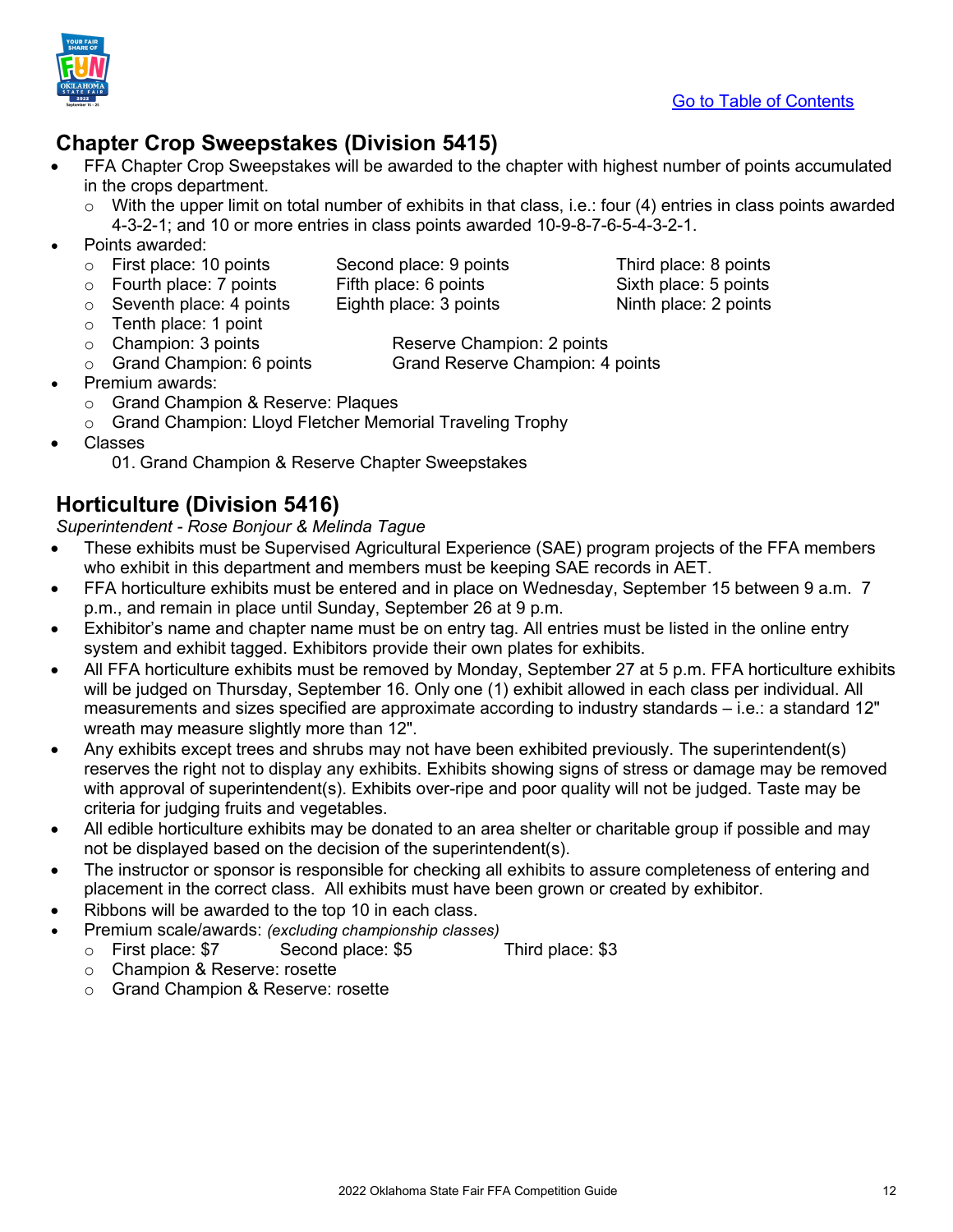- <span id="page-12-0"></span>• Classes: **Vegetable and Fruit Exhibits** 
	- ( ) # of specimens
- 
- 
- 
- 
- 
- 
- 
- 
- 09. (6) Peppers jalapeno or Hungarian 30. (1) Watermelon large Watermelon
- 
- 11. (6) Peppers sweet bell 32. (1) Gourd large
- 12. (6) Peppers sweet banana 33. (1) Gourd small
- 
- 
- 
- 
- 17. **Champion & Reserve (classes 1 – 16)** 38. (4) Apples red
- 18. (1) Pumpkin field type, oblong 39. (4) Apples yellow
- 19. (1) Pumpkin largest 40. (4) Pears
- 20. (1) Pumpkin Jack-O-Lantern (Round & Flat) 41. **Champion & Reserve (classes 35 – 40)**
- 21. (2) Pumpkin small (less than 4" diameter) 42. **Grand Champion & Reserve**
- 01. (4) Potatoes white 22. (2) Cucumbers slicing or pickling
- 02. (4) Potatoes red 23. (2) Squash zucchini
- 03. (6) Okra 24. (2) Squash yellow straight-neck
- 04. (4) Onions yellow 25. (2) Squash yellow crooked-neck
- 05. (4) Onions white 26. (1) Squash other variety
- 06. (4) Onions red 27. (1) Watermelon oblong
- 07. (2) Eggplants 28. (1) Watermelon round
- 08. (6) Potatoes sweet potatoes 29. (1) Watermelon small icebox
	-
- 10. (6) Peppers other hot peppers 31. (1) Watermelon any melon, (other than Watermelon)
	-
	-
- 13. (6) Peppers other sweet peppers 34. **Champion & Reserve (classes 18 – 33)**
- 14. (4) Tomatoes large 35. (4) Corn (ears) Ornamental
- 15. (6) Tomatoes cherry 15. (36. (18) Pecans native or improved in shell, (quart size plastic bag)
- 16. (6) Tomatoes other 11. (18) Peanuts in shell (quart size plastic bag)
	-
	-
	-
	-
	-

### <span id="page-12-1"></span>**Home Garden Food Basket Display**

- This exhibit is a quality selection of from 6 to 10 different kinds/varieties of mature fruits/vegetables. Amounts of fruits and vegetables in this exhibit should be such that they can be arranged in a neat and orderly manner and have good eye appeal. There must be enough of each fruit/vegetable for the judge to determine quality.
- The exhibitor must grow all fruits and vegetables exhibited.
- No specimens in this exhibit may be entered in another class. Any combination of fruits and/or vegetables may be used. Those not listed in the catalog may be included.
- The exhibit must be in a basket no larger than 18". It may be covered with a clear plastic cover, but judges must be able to handle produce to determine quality.
- One-third (1/3) of the judging is on how well the exhibit is prepared and presented. Packing such as paper, straw or cloth may be used, but the fruits/vegetables should be the main attraction of the exhibit.
- Ribbons will be placed on top 10 in each class.
- Premium scale/awards: *(excluding championship classes)*
	- o First place: \$10 Second place: \$8 Third place: \$6<br>Fourth place: \$4 Fifth place: \$2
		-
		- Fourth place: \$4 o Champion & Reserve: rosette
- Classes:
	- 43. Home Garden Food Basket Display Grades 8 thru 10
	- 44. Home Garden Food Basket Display Grades 11 thru 12
	- 45. **Champion & Reserve**



- 
-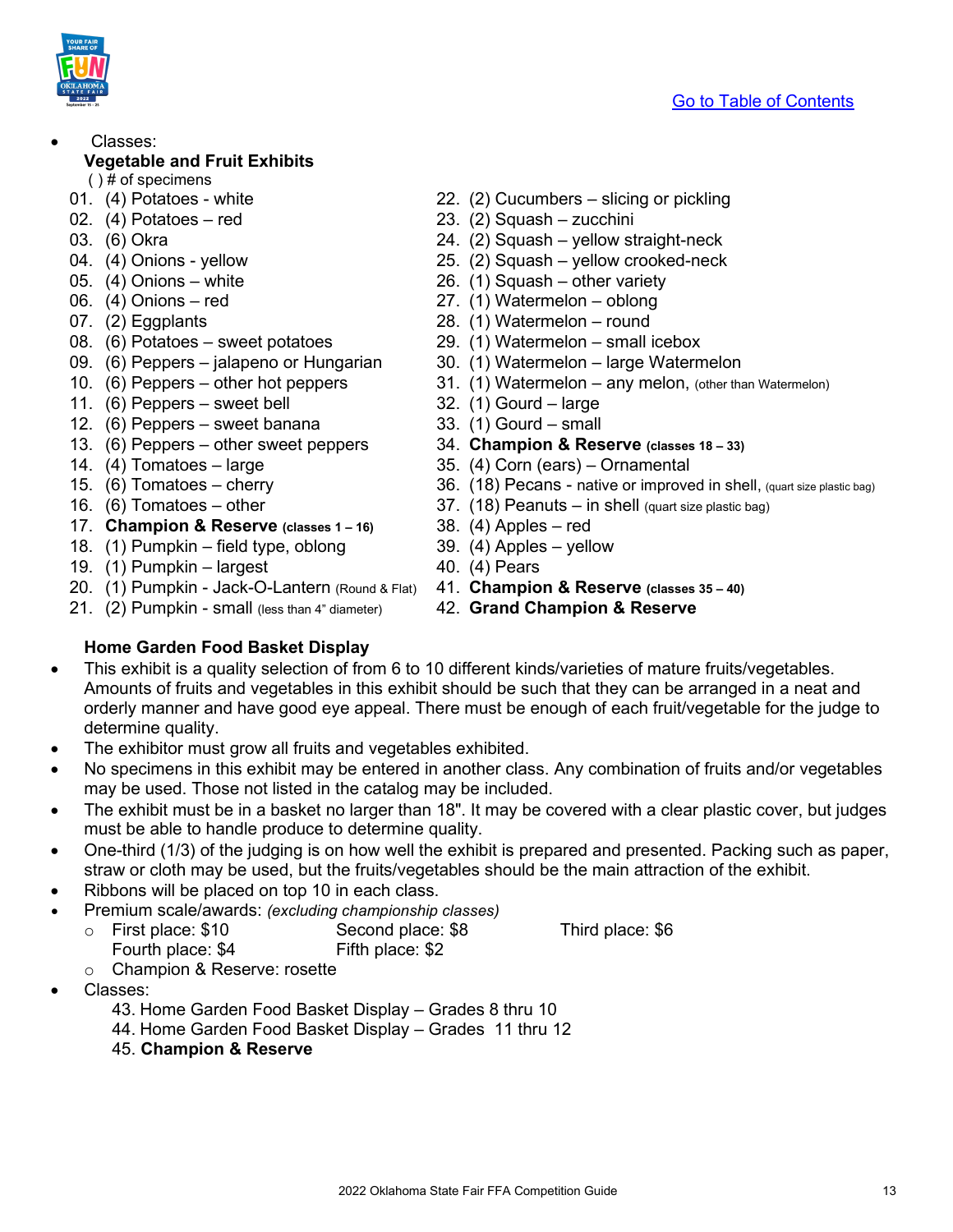

### <span id="page-13-0"></span>**Giant Pumpkin Contest**

*Sponsored by Oklahoma Fruit & Vegetable Association*

- Weigh-in to determine the heaviest pumpkin: Tuesday, September 13 at 11 a.m. in the Oklahoma Expo Hall 1.
- Entry is limited to Oklahoma 4-H and FFA members only.
- The submitted fruit must have been grown in Oklahoma by a 4-H or FFA member.
- The fruit must be free of damage that would limit storage and exhibition. It should be intact, without lesions, cuts or open wounds.
- The OFVA will supervise the weigh-in and select those retained for exhibition during OSF, all others will be sent home.
- **NEW IN 2022:** Exhibitors are encouraged to also enter the Open Giant Pumpkin Competition and Weigh-Off Event (Division 1902). See the Livestock Competition Guide for more information.
- Premium scale/awards:
	- o Trophies given to First place thru Third place
	- o First place: \$100 Second place: \$50 Third place: \$25

• Classes:

46. Giant Pumpkin Contest

# <span id="page-13-1"></span>**Horticulture Education Display Exhibits (Division 5417)**

### <span id="page-13-2"></span>**Herbarium Card**

- These exhibits shall consist of dried and pressed specimens of leaves and other specified parts of native or cultivated trees, vines and/or shrubs. Each complete leaf specimen should be mounted on a separate 8½"x10" herbarium card available through CIMC or printed on card stock from [http://okffa.org](http://okffa.org/docs/67006_Herbarium%20Card.pdf) under "participate", "Shows & Fairs", and "Herbarium Card". All card information areas should be filled in for each prepared specimen and the required number of completed cards enclosed in a notebook/ binder. Each specimen should be covered with a transparent plastic or similar covering to protect it from damage. Quality of exhibit including spelling will be considered.
- The information about the specimens on the herbarium cards must be hand written in ink.
- Cards must be dated and numbered. Leaf specimens should be collected and prepared for exhibit during the same year they are being entered for judging. There must be a table of contents in the front of the book. Name and chapter must appear on the inside back cover. Exhibit cards with one (1) FFA emblem and the lettering, FFA Herbarium Cards, on the front only, in a plain 1" hardback binder/notebook for classes 01 – 02; or a plain 2" hardback binder/notebook for classes 03 - 04.
- An FFA chapter may have a maximum of two (2) entries per class.
- Ribbons will be awarded to the top 10 in each class. The top 5 will be displayed.
- Premium scale/awards: *(excluding championship classes)*
	- o First place: \$10 Second place: \$8 Third place: \$6<br>
	⊙ Fourth place: \$4 Fifth place: \$2
	- $\circ$  Fourth place: \$4 o Champion & Reserve: rosette
- Classes
	- 01. Herbarium Card Grades 8 & 9: collection of 20 specimens with all information completed
	- 02. Herbarium Card Grade 10: collection of 25 specimens with all information completed
	- 03. Herbarium Card Grade 11: collection of 30 specimens with all information completed
	- 04. Herbarium Card Grade 12: collection of 35 specimens with all information completed
	- 05. **Champion & Reserve Herbarium Card**

### **Plant Life Cycle Display Exhibit**

<span id="page-13-3"></span>• This display (drawing) must show all the different stages of growth (seed, seeding, vegetative, flowering and mature) of a pepper plant. Additional stages of growth may be displayed if it adds to the exhibit. Each stage of growth should be indicated. Colors should be as near as possible to natural colors. Special characteristics for identification should also be labeled. Poster must have a title. Use half sheet of white poster board, (finished size of approximately 22"x14"), horizontally, or a half sheet of white foam core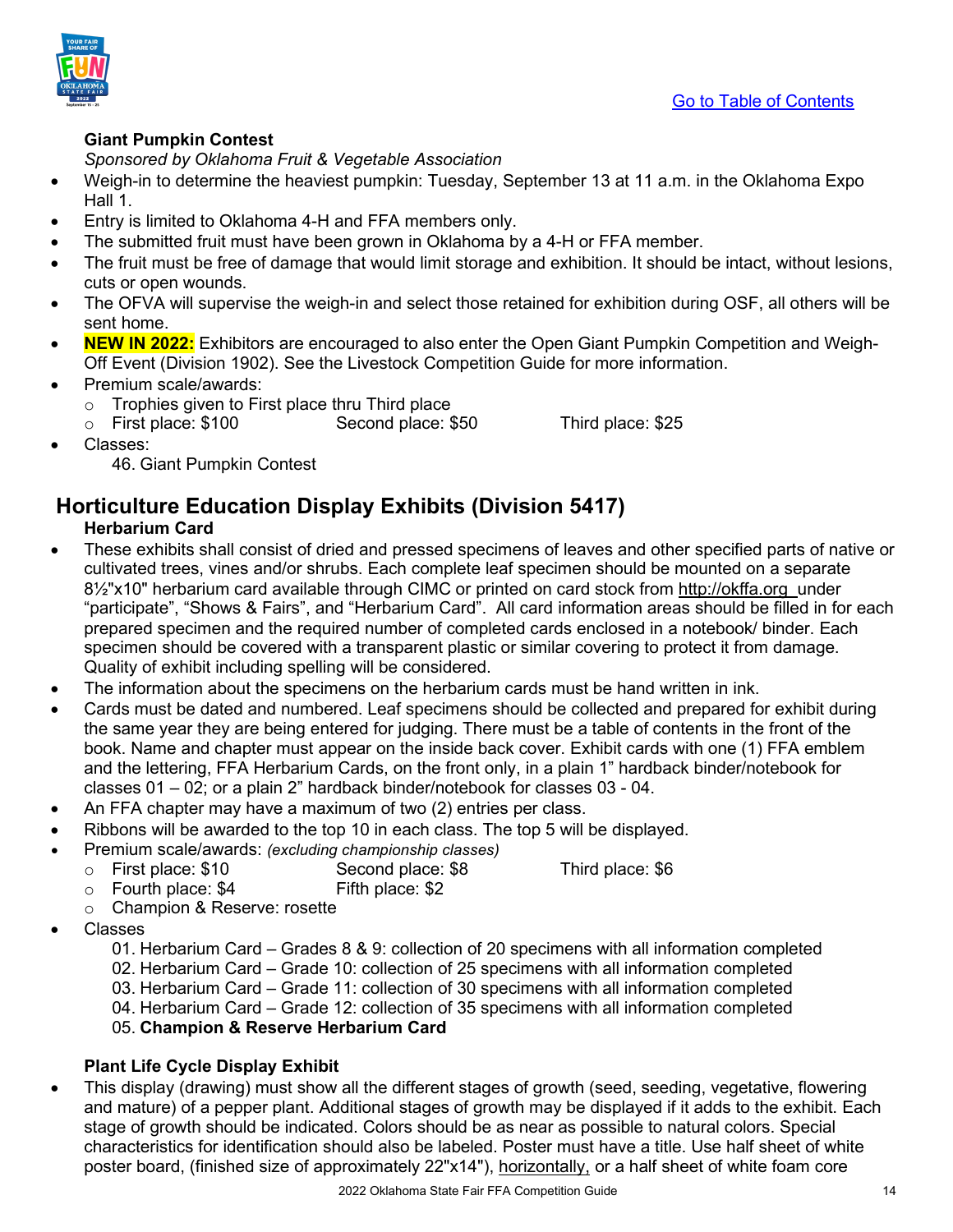

(finished size of approximately 20"x15") horizontally. Name and chapter must be printed on the back, upper left corner.

- Premium scale/awards:
	- o First place: \$10 Second place: \$8 Third place: \$6<br>○ Fourth place: \$4 Fifth place: \$2
	- $\circ$  Fourth place: \$4
- 

**Classes** 

06. Plant Life Cycle

### **Individual Horticulture Display Exhibit**

- <span id="page-14-0"></span>• Any background needed should be constructed as a part of the exhibit. Display horizontally on a 22"x28" poster board with name and chapter on back.
	- o Any area of horticulture may be featured
	- o The exhibit should be educational in nature
	- o Complete idea carried out
	- $\circ$  The exhibit may focus on: history, information, experiment, new ideas, how to or goals.
- The exhibit may include colored 5"x7" pictures, charts, models, etc.
- Ribbons will be awarded to the top 10 in each class
- Premium scale/awards:
	- - o First place: \$10 Second place: \$8 Third place: \$6<br>○ Fourth place: \$4 Fifth place: \$2  $\circ$  Fourth place: \$4
- Classes

07. Individual Horticulture Display

### **Landscape Drawings**

- <span id="page-14-1"></span>• Landscape drawings must be full color and drawn horizontal.
- Download templates from [www.okffa.org](http://www.okffa.org/) and print on a sheet of legal sized (8½"x14") white paper.
- Finished drawing must be mounted on a half sheet of black poster board (finished size approximately 22"x14"), or half sheet of black foam or mat board (finished size approximately 20"x15"), to be displayed for landscape view.
- Column on right side of ALL drawings, 2" wide from top of drawing to bottom key/legend.
- List the following in ink: scale, symbols of plants, numbers representing trees, shrubs and plants. Also include how many of each used in the landscape, i.e.: 1 - Rose (6), 2 - Oak trees (4), 3 - Petunia (3 dozen or 36).
- At the bottom of the key/legend include: Name, date, and chapter.
- Add North arrow on the drawing.
- Draw plant symbols at mature plant size.
- Only one exhibit allowed in each class per individual.
- Ribbons will be awarded to the top 10 in each class.
- Premium scale/awards: *(excluding championship classes)*
	- o First place: \$10 Second place: \$8 Third place: \$6<br>○ Fourth place: \$4 Fifth place: \$2

- $\circ$  Fourth place: \$4
- o Champion & Reserve: rosette

### **Home Landscape Drawing**

- o At the top, label the display "Home Landscape Drawing."
- $\circ$  Additionally, a narrative that further describes the drawing may be included on the back, but is limited to 1 page, typed double spaced in 12-point font.
- 08. Home Landscape Drawing

### **Water Feature Landscape Drawing**

o At the top, label the display "Water Feature Landscape Drawing."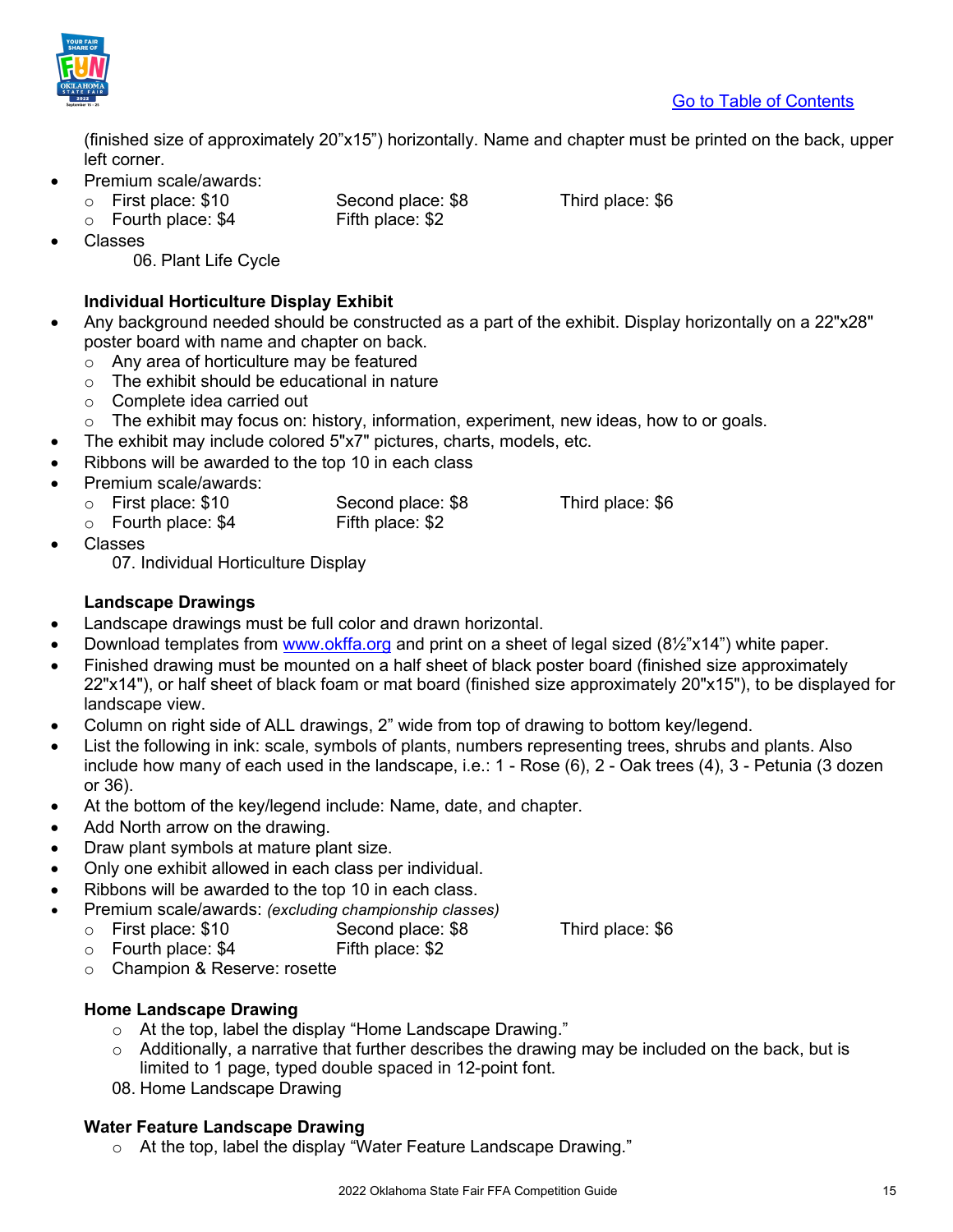

- $\circ$  Additionally, a narrative that further describes the drawing may be included on the back, but is limited to 1 page, typed double spaced in 12-point font.
- 09. Water Feature Landscape Drawing.

### **Gazebo Landscape Drawing**

- o At the top, label the display "Gazebo Landscape Drawing."
- $\circ$  Additionally, a narrative that further describes the drawing may be included on the back, but is limited to 1 page, typed double spaced in 12-point font.
- 10. Gazebo Landscape Drawing
- 11. **Champion & Reserve** *(class 06 10): rosette*

#### **Miniature Greenhouse**

- <span id="page-15-0"></span>• Purpose: to design a model of a real greenhouse, i.e. structure, scale, layout, etc. Size 14" x 21" -- Mounted on plywood 16" x 24" painted white. On a white card 2" x 2" neatly print name, chapter and grade (3/8" to 1/2" letters) and attach to one side of greenhouse. It must be accompanied by a graphic design plan showing climate control system, irrigation plans, placement of benches and tables. Plan should be on 8 1/2 x 11 paper in a plastic cover must be permanently affixed to the exhibit. No mechanical or electrical moving parts will be allowed.
- A greenhouse can be shown only once at the Oklahoma State Fair and must have been constructed during the current and previous school year by the exhibitor.
- Premium scale/awards: *(excluding championship classes)*
	- o First place: \$20 Second place: \$15 Third place: \$10<br>Fourth place: \$5 Fifth place: \$5 Fourth place: \$5

- o Champion & Reserve: awards
- o Grand Champion & Reserve: rosette
- Classes:
	- 12. Gable type
	- 13. Raised Sidewall
	- 14. Ground to Ground
	- 15. **Champion & Reserve** (c*lass 12 thru 14)*
	- 16. **Grand Champion & Reserve**

## <span id="page-15-1"></span>**House Plant Exhibits (Division 5418)**

- All plants must have been in the exhibitor's possession for **at least 60 days**.
- One (1) container per entry with saucers, if there is a drainage hole in container. NO WATERING without a saucer.
- Judging will be based on color, condition, container, foliage/flower, correct name, culture, perfection, quality, maturity and shape.
- Plants must be groomed for exhibition. Clean with water only. Insect free and not waxed. No freshly repotted plants accepted.
- Pots over 12" diameter or containers not intended for horticulture use WILL NOT BE ACCEPTED.
- One (1) entry per exhibitor for each class. Entries must be made in the online entry system and exhibit tagged to be judged.
- No plant over 4' tall, including pot, shall be entered.
- Ribbons will be awarded to the top 10 in each class.
- Premium scale/awards: (*excluding championship classes)*
	- o First place: \$7 Second place: \$5 Third place: \$3
	- o Champion & Reserve: rosette
	- o Grand Champion & Reserve: rosette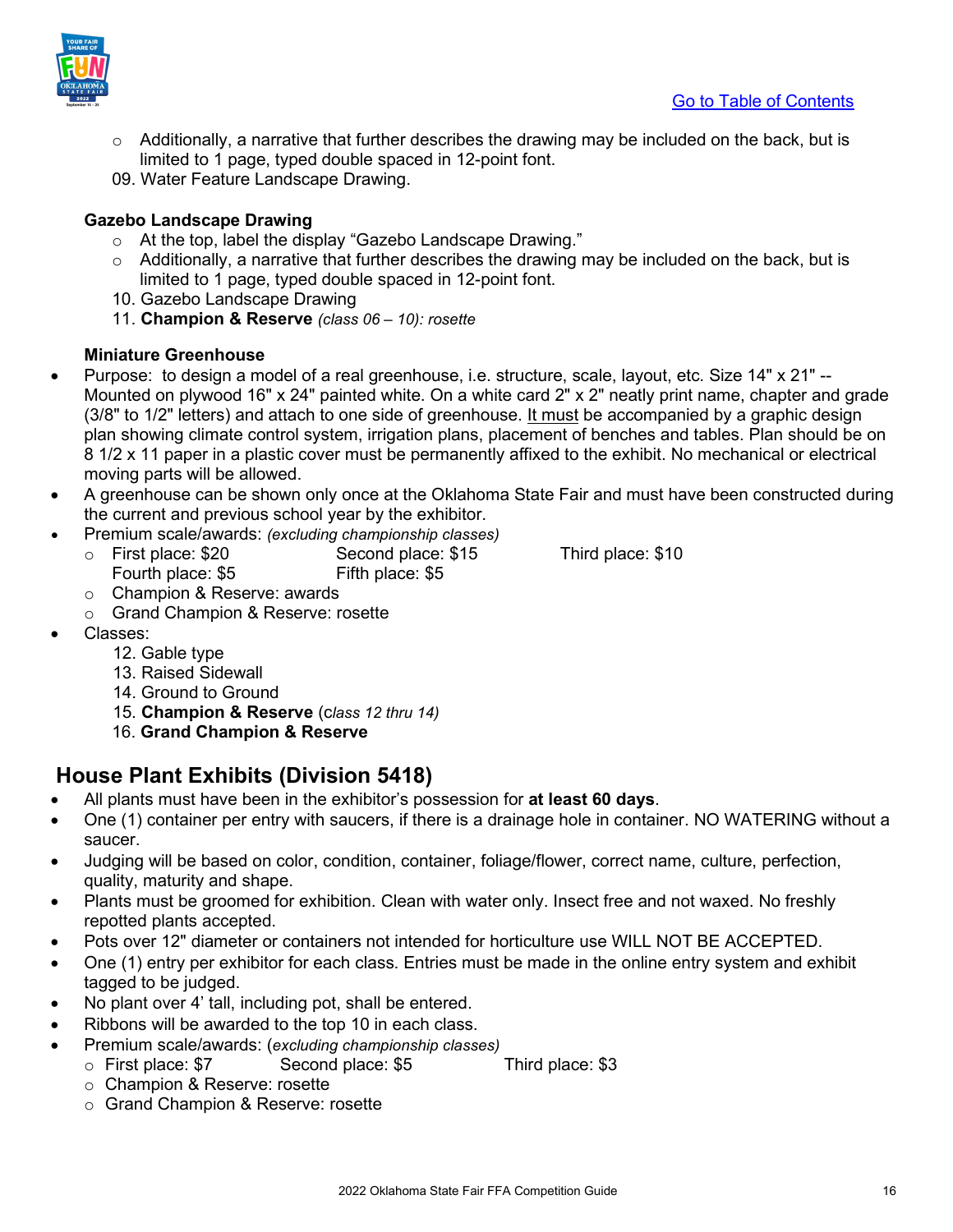2022 Oklahoma State Fair FFA Competition Guide 17

### • Classes:

#### **Foliage Plants**

- 
- 
- 
- 
- 
- 

### <span id="page-16-0"></span>**Potted Flowering Plant**

- 13. Chrysanthemum 17. Peace Lily
- 
- 
- 16. Geranium

### <span id="page-16-1"></span>**Cacti & Succulents**

 *Size specifications do not include pot. Includes snake plant and yucca.*

- 20. Cactus under 6" tall 24. Succulent over 6" tall
- 21. Cactus over 6" tall 25. Several varieties of succulents, 3 or more
- 22. Several varieties of cacti, 3 or more 26. Combination cacti & succulent, 3 or more
- 23. Geranium 27. **Champion & Reserve** *(class 20 – 26)*

# <span id="page-16-2"></span>**Hanging Baskets**

- 
- 
- 
- 
- 
- 01. Croton 07. Asparagus Fern
- 02. Dumbcane 08. Boston Fern
- 03. Dracaena 09. Philodendron & Pothos
- 04. Rubber Plant 10. Any other foliage plant under 24"
- 05. Schefflera 11. Any other foliage plant, 24" to 28"
- 06. Weeping Fig 12. **Champion & Reserve** *(class 01 – 11)*
	-
- 14. African Violet 18. Any other flowering plant
- 15. Begonia 19. **Champion & Reserve (class 13 – 18)**

- 33. Philodendrons & Pothas
- 29. Boston Fern type 34. Several Varieties combined 3 or more
- 30. Airplane (Spider) plant 35. Any other hanging basket
- 31. Swedish Ivy 36. **Champion & Reserve** *(class 28 – 35)*
- 32. Jews (one variety) 37. **Grand Champion & Reserve**

# <span id="page-16-3"></span>**Floral or Plant Design (Division 5419)**

- All corsages, boutonnieres, wreaths and swags must have a wire hook on back for hanging. Terrariums should be approximately one (1) gallon in size. Arrangements with any artificial materials will be classified as "Artificial". No fresh plant material or liquids.
- Premium scale/awards: *(excluding championship classes)*
	- o First place: \$7 Second place: \$5 Third place: \$3
		- o Champion & Reserve: rosette
		- o Grand Champion & Reserve: rosette
- <span id="page-16-4"></span>• Classes

### **Enclosed Terrariums:**

*(no succulents or cacti should be in an enclosed terrarium)*

- 01. Grades 8 thru 10
- 02. Grades 11 thru 12

### <span id="page-16-5"></span>**Decorated Pumpkin:**

*(one (1) decorated, not carved, pumpkin - no gourds. No other pumpkins or gourds can be attached. Pumpkin cannot have attachments that break the skin. No artificial pumpkins)*  03. Grades 8 thru 9

- 04. Grade 10
- 05. Grade 11
- 
- 06. Grade 12
- 07. **Champion & Reserve** *(classes 03 06)*

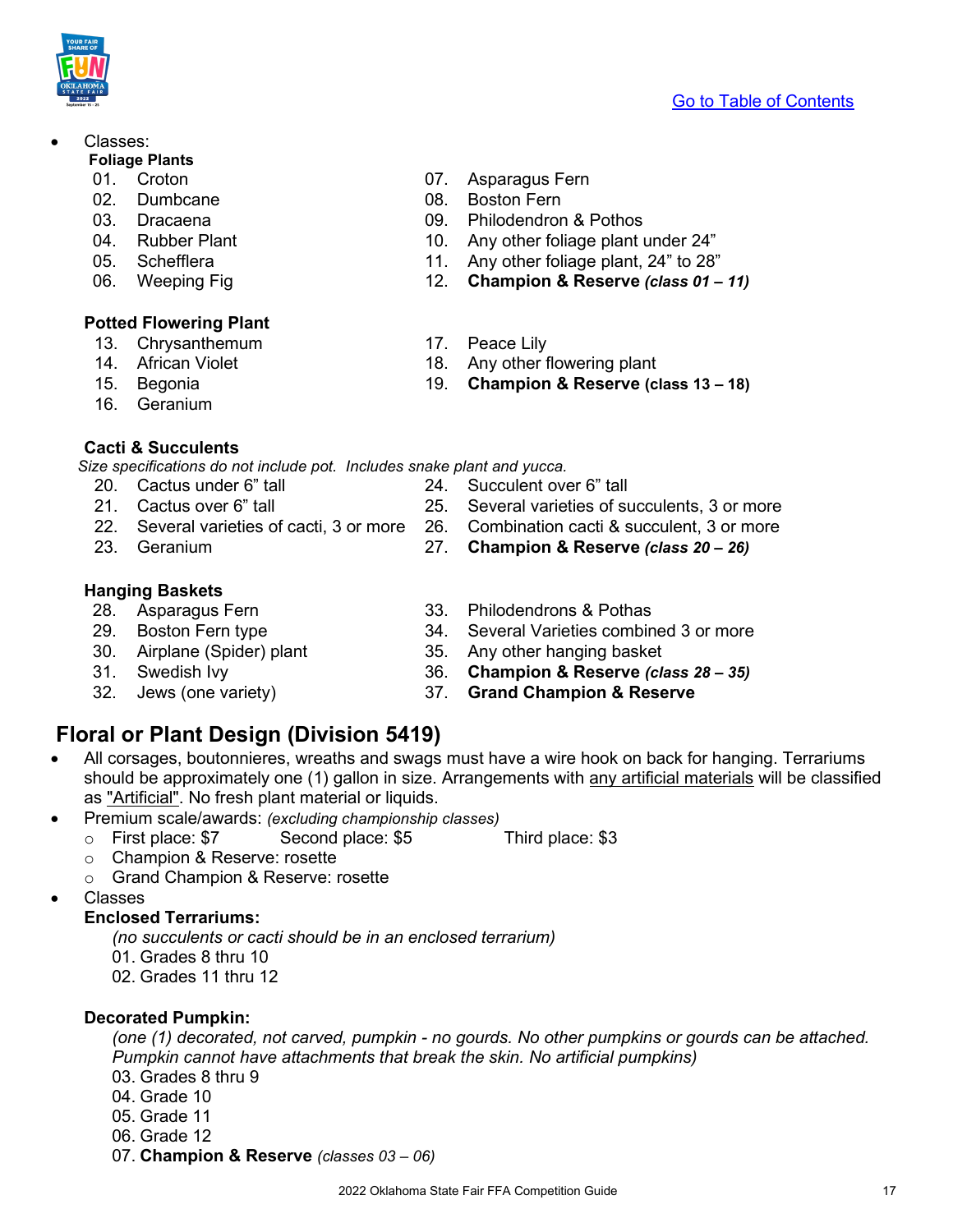

#### <span id="page-17-0"></span>**Floral Arrangement: Dried/Natural**

08. Small, under 12" 09. Large, 12'' to 24"

#### <span id="page-17-1"></span>**Floral Arrangement: Artificial**

- 10. Small, under 12"
- 11. Large, 12" to 24"

#### <span id="page-17-2"></span>**Floral Arrangement: Season or Occasional**

- 12. Small, under 12"
- 13. Large, 12" to 24"
- 14. **Champion & Reserve** (c*lass 8 – 13)*

#### <span id="page-17-3"></span>**Corsage**

- o must provide hooks
	- 15. Wristlet, Dried/Natural
	- 16. Shoulder, Dried/Natural
	- 17. Wristlet, Artificial
	- 18. Shoulder, Artificial
	- 19. FFA Week, Artificial
	- 20. Homecoming, Artificial

#### <span id="page-17-4"></span>**Boutonniere**

- o must provide hooks
	- 21. Dried/Natural
	- 22. Artificial
	- 23. **Champion & Reserve** (c*lass 15 – 22)*

#### <span id="page-17-5"></span>**Wreaths, Dried/Natural**

o must provide hooks 24. Small, under 12" 25. Large, 12" to 18"

#### <span id="page-17-6"></span>**Wreaths, Artificial**

o must provide hooks 26. Small, under 12" 27. Large, 12" to 18"

#### <span id="page-17-7"></span>**Wreaths, Seasonal**

o must provide hooks 28. Small, under 12" 29. Large, 12" to 18"

#### <span id="page-17-8"></span>**Wall/Door Swags**

- o must provide hooks
	- 30. Dried/Natural
	- 31. Artificial
	- 32. **Champion & Reserve** *(class 24 – 31)*
	- 33. **Grand Champion & Reserve**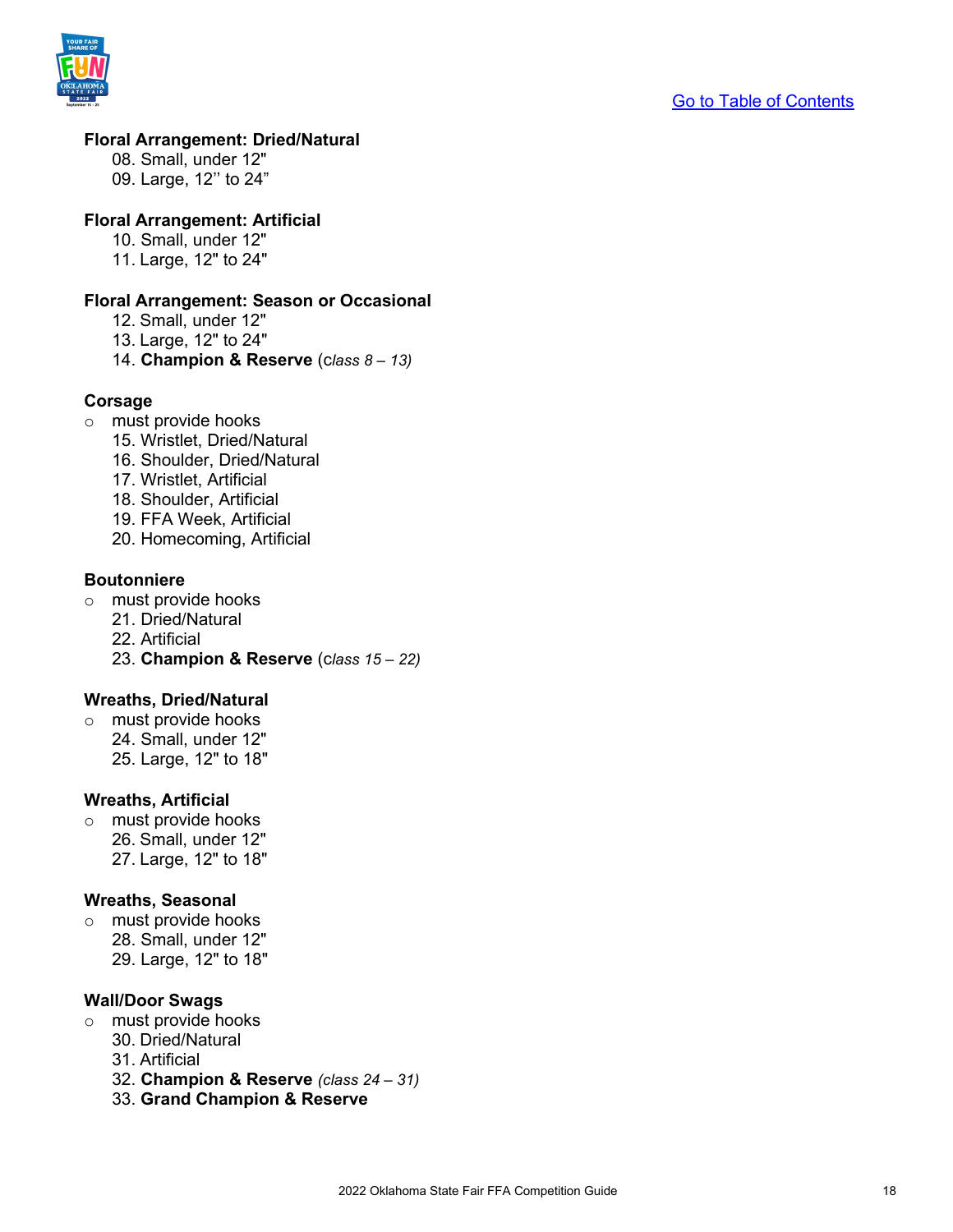

## <span id="page-18-0"></span>**Landscape Plants (Division 5420)**

- Shrubs and trees in one (1) gallon nursery container. No freshly repotted plants.
- Only one (1) exhibit per class.
- Ribbons will be awarded to the top 10 in each class.
- Premium scale/awards: *(excluding championship classes)*:
	- o First place: \$7 Second place: \$5 Third place: \$3
		- o Champion & Reserve: rosette
		- o Grand Champion & Reserve: rosette
- <span id="page-18-1"></span>• Classes:

#### **Flowering Shrubs**

- 01. Crape Myrtle
- 02. Glossy Abelia
- 03. Hydrangea (Hardy)
- 04. Rose-of-Sharon
- 05. Any other
- 06. **Champion & Reserve** *(class 01 – 05)*

#### <span id="page-18-2"></span>**Foliage Shrubs**

- 07. Holly
- 08. Nandina
- 09. Yew
- 10. Any other
- 11. **Champion & Reserve** *(class 07 – 10)*

#### <span id="page-18-3"></span>**Trees**

- 12. Any Maple
- 13. Any Oak
- 14. Any Pine
- 15. Any other
- 16. **Champion & Reserve** *(class 12 – 15)*

#### <span id="page-18-4"></span>**Groundcovers**

- o *Three (3) plants in a one (1) gallon nursery container.*
- 17. English Ivy
- 18. Liriope (Monkey Grass) Green or Variegated
- 19. Vinca (Major or Minor)
- 20. Euonymus groundcover
- 21. Any other
- 22. **Champion & Reserve** *(class 17 – 21)*

#### <span id="page-18-5"></span>**Potted Plants**

- o Potted plants can be in a pot up to 12''. No freshly repotted plants.
- 23. Miniature Rose
- 24. Petunia
- 25. Geranium
- 26. Lantana
- 27. Colorful Foliage Plant
- 28. Ornamental Pepper
- 29. Herb (Single Variety)
- 30. Any Other Potted Plant under 18''
- 31. Any Other Potted Plant over 18''
- 32. Several Varieties Combined, 3 or more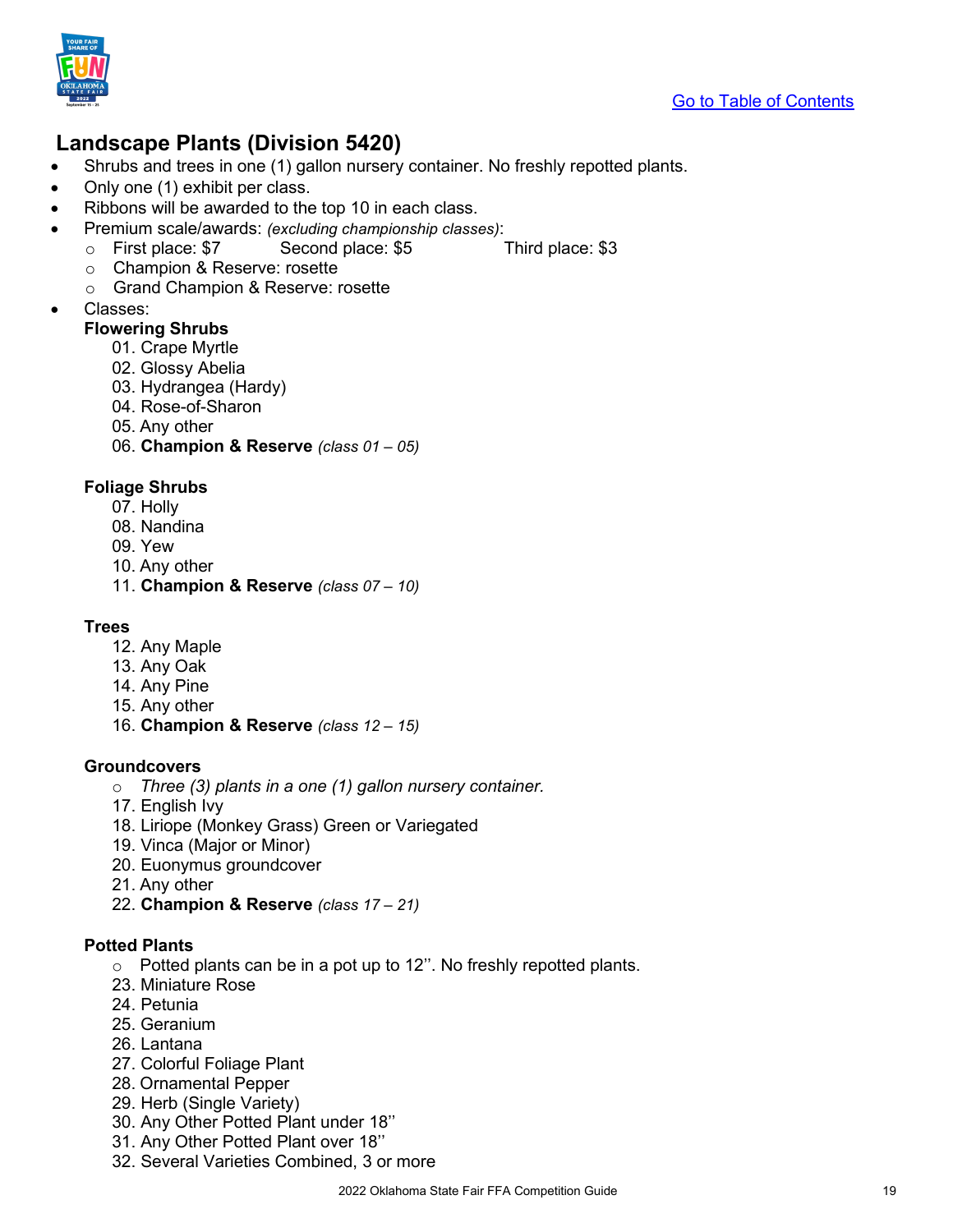

- 33. **Champion & Reserve** *(class 23 – 32)*
- 34. **Grand Champion & Reserve**

## <span id="page-19-0"></span>**Horticulture Sweepstakes (Division 5421)**

- FFA Chapter Horticulture Sweepstakes take the highest number of points accumulated in the horticulture department.
- With upper limit on a total number of exhibits in that class, i.e.: four (4) entries in class points awarded 4-3-2-1; or 10 or more entries in class points awarded 10-9-8-7-6-5-4-3-2-1.
- Awards given to Grand Champion & Reserve
- Points awarded:
	- o First place: 10 pts. Second place: 9 pts. Third place: 8 pts.<br>○ Fourth place: 7 pts. Fifth place: 6 pts. Sixth place: 5 pts.
	- o Fourth place: 7 pts. Fifth place: 6 pts. Sixth place: 5 pts.<br>○ Seventh place: 4 pts. Eighth place: 3 pts. Ninth place: 2 pts.
	-
	- $\circ$  Seventh place: 4 pts. Eighth place: 3 pts.<br> $\circ$  Tenth place: 1 pt. Champion: 3 pts.
	- o Tenth place: 1 pt. Champion: 3 pts. Reserve Champion: 2 pts.<br>○ Grand Champion: 6 pts. Grand Champion Reserve: 4 pts. Grand Champion Reserve: 4 pts.
- Premium awards:
	- o Grand Champion & Reserve: Plaques
	- o Grand Champion: James Yeisley Memorial Traveling Trophy
- Classes
	- 01. Grand Champion & Reserve Chapter Display

# <span id="page-19-1"></span>**Agriculture Mechanics Exhibits (Division 5422)**

*Superintendents - Jerry Renshaw & Van Chew*

- FFA Chapter Mechanics Sweepstakes takes the highest number of points accumulated in the mechanics department.
- Articles exhibited must have been constructed by FFA members in the Agricultural Education (Ag-Ed) school shop.
- Entries may be individually, or chapter constructed.
- An article can be shown only once at the Oklahoma State Fair and must have been constructed during the previous two (2) school years.
- All entries must be clean and in a presentable condition even though they may have been used during the year.
- Pictures showing operation of the project may be displayed with the exhibit.
- Each exhibit shall have an Ag Mechanics card attached showing chapter name, individual ownership, a detailed bill of materials with cost, and a suggested retail price. These cards are provided by the State FFA Office online.
- Entries will be judged based on workmanship, structure and design, practicability, safety and materials used.
- Exhibits in Class 07 Reconditioned Machinery & Equipment must be factory manufactured equipment that has been reconditioned in the Ag-Ed school shop. *It is recommended one (1) to three (3) photographs of the project before the start of restoration be included with the Ag Mechanics card that is attached to the exhibit.*
- Exhibits in Class 13 and 14 Small Projects must be less than 2' in length or less than 20 lbs. in weight.
- Where an exhibit is entered in the wrong class, the superintendent will make the determination and transfer it to the proper class.
- The judge will not award premiums or points for entries in any class that does not meet acceptable standards of quality.
- All exhibits are to be displayed in a safe manner.
- Entries in these categories may be made until Wednesday, September 15 at 7 p.m., and must remain in place until Sunday, September 26 at 9 p.m.
- Premium scale/awards: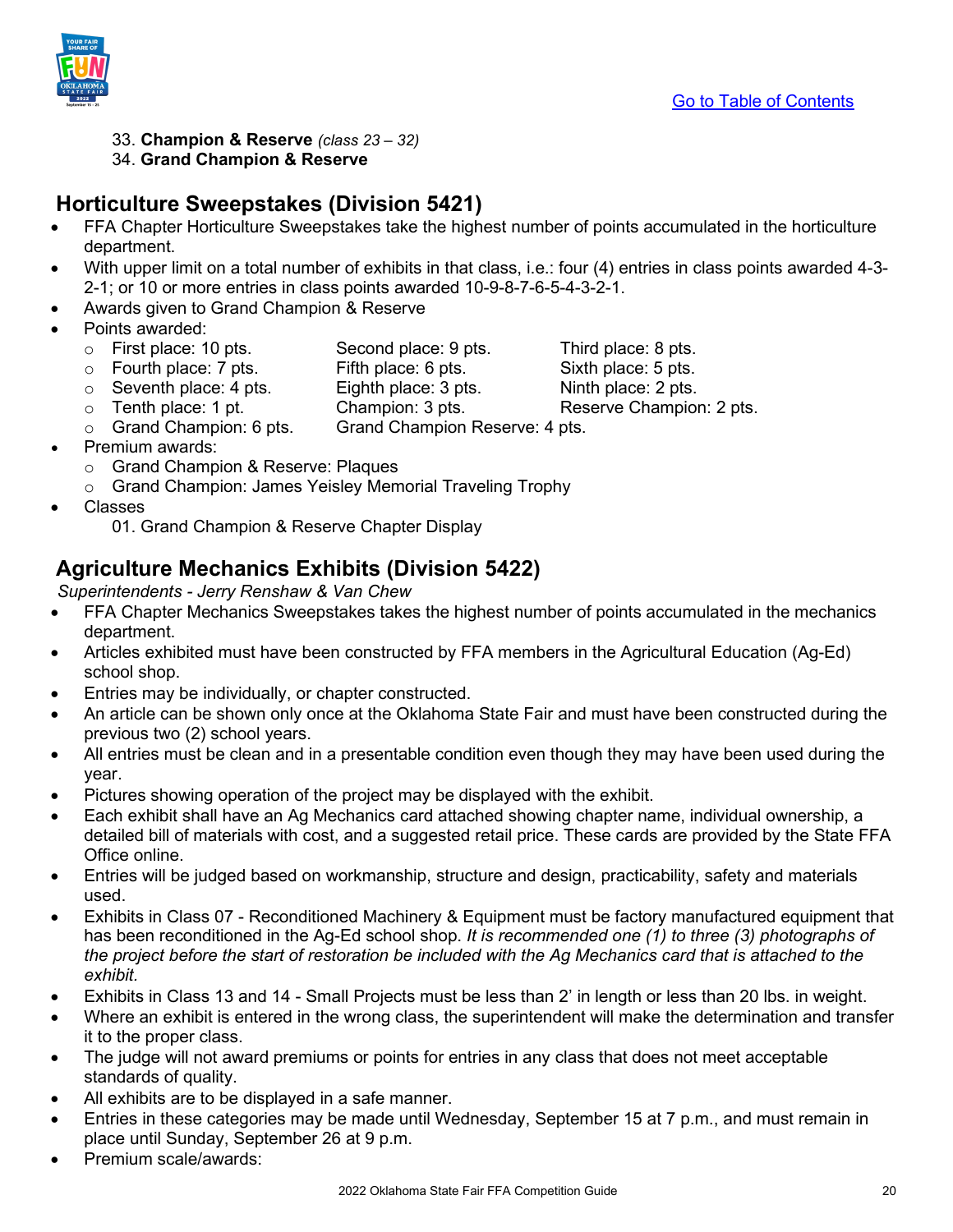

|           | $\circ$                                                                                        |          | Class 01 - 16                                                                         |                 |                    |                 |                 |                       |                 |                     |                     |                     |                                  |
|-----------|------------------------------------------------------------------------------------------------|----------|---------------------------------------------------------------------------------------|-----------------|--------------------|-----------------|-----------------|-----------------------|-----------------|---------------------|---------------------|---------------------|----------------------------------|
|           | First place: \$25 + award<br>Second place: \$20<br>п<br>Fourth place: \$10<br>Fifth place: \$5 |          |                                                                                       |                 |                    |                 |                 | Third place: \$15     |                 |                     |                     |                     |                                  |
|           | O                                                                                              |          | Grand Champion & Reserve: AG Mechanics Exhibits (Class 17)                            |                 |                    |                 |                 |                       |                 |                     |                     |                     |                                  |
|           |                                                                                                | ٠        | Awards                                                                                |                 |                    |                 |                 |                       |                 |                     |                     |                     |                                  |
|           | O                                                                                              |          | Grand Champion & Reserve: AG Mechanics Sweepstakes (Class 18)                         |                 |                    |                 |                 |                       |                 |                     |                     |                     |                                  |
|           |                                                                                                |          | First place: \$50 + award                                                             |                 | Second place: \$40 |                 |                 |                       |                 |                     |                     | Third place: \$30   |                                  |
|           |                                                                                                |          | Fourth place: \$20                                                                    |                 | Fifth place: \$10  |                 |                 |                       |                 |                     |                     |                     |                                  |
|           |                                                                                                | Points:  |                                                                                       |                 |                    |                 |                 |                       |                 |                     |                     |                     |                                  |
|           |                                                                                                |          |                                                                                       | 1 <sup>st</sup> | 2 <sub>nd</sub>    | 3 <sup>rd</sup> | 4 <sup>th</sup> | 5 <sup>th</sup>       | 6 <sup>th</sup> | 7 <sup>th</sup>     | 8 <sup>th</sup>     | 9 <sup>th</sup>     | 10 <sup>th</sup>                 |
|           |                                                                                                |          | Class $01 - 03$ points                                                                | 40              | 38                 | 36              | 34              | 32                    | 30              | 28                  | 26                  | 24                  | 22                               |
|           |                                                                                                |          | Class 04 - 08 points                                                                  | 30<br>20        | 28<br>18           | 26<br>16        | 24<br>14        | 22<br>12 <sup>7</sup> | 20<br>10        | 18                  | 16                  | 14                  | 12                               |
|           |                                                                                                |          | Class $09 - 12$ points<br>Class $13 - 16$ points                                      | 10              | 8                  | 6               | $\overline{4}$  | $2^{\circ}$           | $\overline{2}$  | 8<br>$\overline{2}$ | 6<br>$\overline{2}$ | 4<br>$\overline{2}$ | $\overline{2}$<br>$\overline{2}$ |
|           |                                                                                                |          | <b>Grand Champion &amp; Reserve</b>                                                   | 6               | 4                  |                 |                 |                       |                 |                     |                     |                     |                                  |
| $\bullet$ |                                                                                                | Classes: |                                                                                       |                 |                    |                 |                 |                       |                 |                     |                     |                     |                                  |
|           |                                                                                                |          | 01. Trailers, 16 ft. and over                                                         |                 |                    |                 |                 |                       |                 |                     |                     |                     |                                  |
|           |                                                                                                |          | 02. Trailers, less than 16 ft.                                                        |                 |                    |                 |                 |                       |                 |                     |                     |                     |                                  |
|           |                                                                                                |          | 03. Smokers, Grills and Cookers with hitch                                            |                 |                    |                 |                 |                       |                 |                     |                     |                     |                                  |
|           |                                                                                                |          | 04. Truck bed, Racks and Pickup Accessories                                           |                 |                    |                 |                 |                       |                 |                     |                     |                     |                                  |
|           |                                                                                                |          | 05. Livestock Production Project:                                                     |                 |                    |                 |                 |                       |                 |                     |                     |                     |                                  |
|           |                                                                                                |          | (i.e. include: squeeze chute, divider, panels, clipping chutes, lamb & goat stands)   |                 |                    |                 |                 |                       |                 |                     |                     |                     |                                  |
|           |                                                                                                |          | 06. Farmstead Improvement                                                             |                 |                    |                 |                 |                       |                 |                     |                     |                     |                                  |
|           |                                                                                                |          | (i.e. include: gates, angel blade, box blade, mail boxes)                             |                 |                    |                 |                 |                       |                 |                     |                     |                     |                                  |
|           |                                                                                                |          | 07. Reconditioned Machinery and Equipment                                             |                 |                    |                 |                 |                       |                 |                     |                     |                     |                                  |
|           |                                                                                                |          | 08. Shop Improvement                                                                  |                 |                    |                 |                 |                       |                 |                     |                     |                     |                                  |
|           |                                                                                                |          | (i.e. include: welding tables, saw horses, torch carts, anvils)                       |                 |                    |                 |                 |                       |                 |                     |                     |                     |                                  |
|           |                                                                                                |          | 09. Hobby/Recreation                                                                  |                 |                    |                 |                 |                       |                 |                     |                     |                     |                                  |
|           |                                                                                                |          | (i.e. include: deer stand, clay target thrower, weight benches)                       |                 |                    |                 |                 |                       |                 |                     |                     |                     |                                  |
|           |                                                                                                |          | 10. Patio Cookers, Grills and Smokers                                                 |                 |                    |                 |                 |                       |                 |                     |                     |                     |                                  |
|           |                                                                                                |          | 11. Outdoor Furniture                                                                 |                 |                    |                 |                 |                       |                 |                     |                     |                     |                                  |
|           |                                                                                                |          | (i.e. include: picnic table, benches, swings, etc.)                                   |                 |                    |                 |                 |                       |                 |                     |                     |                     |                                  |
|           |                                                                                                |          | 12. Indoor Furniture                                                                  |                 |                    |                 |                 |                       |                 |                     |                     |                     |                                  |
|           |                                                                                                |          | (i.e. include: end tables, chairs, hall trees, bed frames)                            |                 |                    |                 |                 |                       |                 |                     |                     |                     |                                  |
|           |                                                                                                |          | 13. Decorative Small Projects                                                         |                 |                    |                 |                 |                       |                 |                     |                     |                     |                                  |
|           |                                                                                                |          | (i.e. include: paperweight, horseshoe cowboys, small metal art, piggybanks)           |                 |                    |                 |                 |                       |                 |                     |                     |                     |                                  |
|           |                                                                                                |          | 14. Functional Small Projects                                                         |                 |                    |                 |                 |                       |                 |                     |                     |                     |                                  |
|           |                                                                                                |          | (i.e. include: lamp, hat rack, boot jack, towel racks, doorknockers, doorbells, etc.) |                 |                    |                 |                 |                       |                 |                     |                     |                     |                                  |
|           |                                                                                                |          | 15. Decorative Large Projects                                                         |                 |                    |                 |                 |                       |                 |                     |                     |                     |                                  |
|           |                                                                                                |          | (i.e. include: large metal art, tall lamps, etc.)                                     |                 |                    |                 |                 |                       |                 |                     |                     |                     |                                  |
|           |                                                                                                |          | 16. Farmstead Tools                                                                   |                 |                    |                 |                 |                       |                 |                     |                     |                     |                                  |
|           |                                                                                                |          | (i.e. include: post driver, tee post puller, barbwire rollers)                        |                 |                    |                 |                 |                       |                 |                     |                     |                     |                                  |

- 17. **Grand Champion & Reserve** (Ag Mechanics Exhibits)
- 18. **Grand Champion & Reserve** (Ag Mechanics Sweepstakes)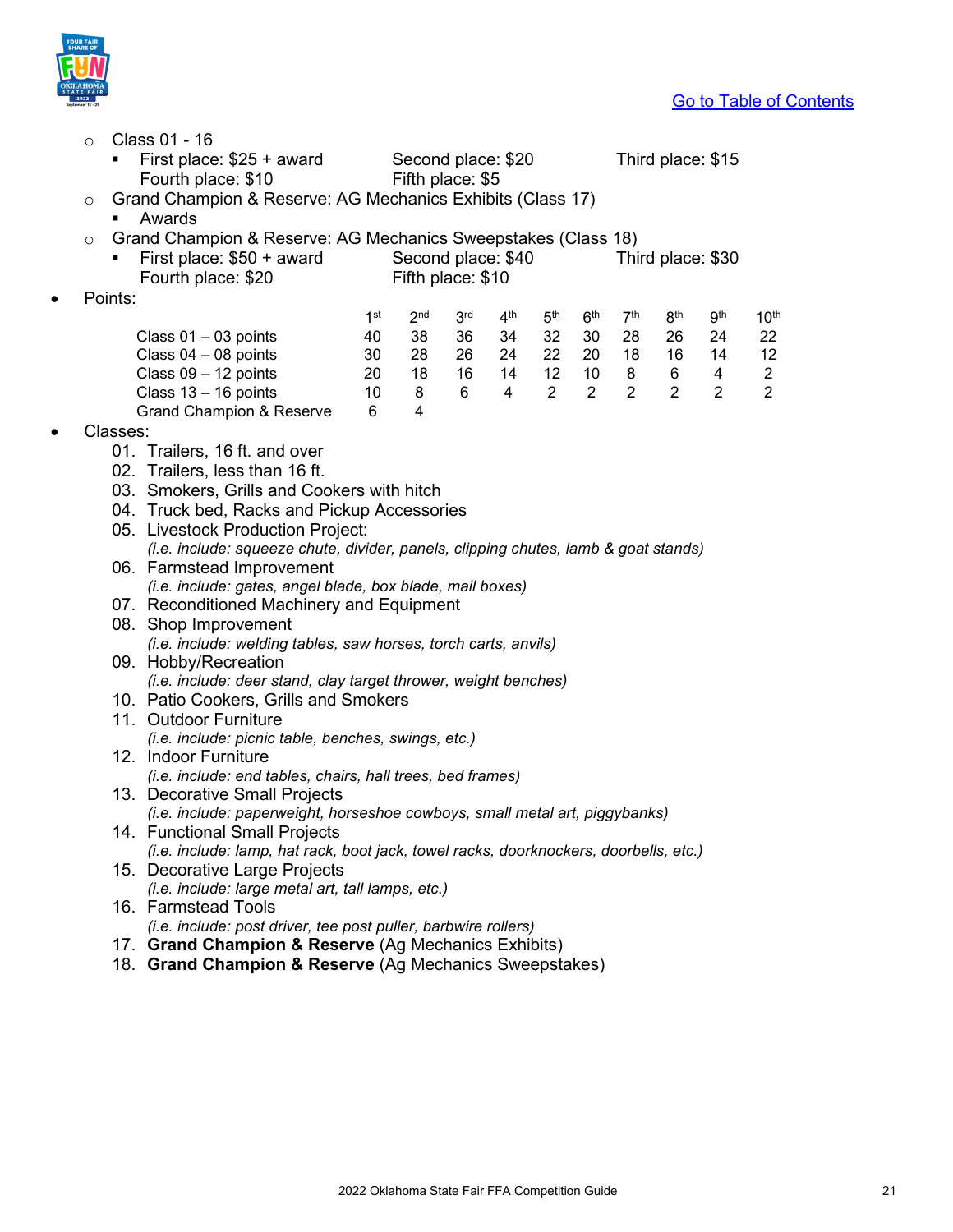#### **Farm Shop Score Card**

#### <span id="page-21-0"></span>Exhibitor: \_\_\_\_\_\_\_\_\_\_\_\_\_\_\_\_\_\_\_\_\_\_\_\_\_\_\_\_\_\_\_\_\_\_\_\_\_\_\_\_\_\_\_\_\_\_\_\_\_\_\_ Points Given

| Workmanship<br>$\bullet$                                       |                |
|----------------------------------------------------------------|----------------|
| General appearance – neatness $\&$ finish – 10 pts.<br>$\circ$ | /10            |
| Quality of workmanship $-15$ pts.<br>$\circ$                   | /15            |
| Number of skills - 15 pts.<br>$\circ$                          | /15            |
| Structure & Design<br>$\bullet$                                |                |
| Strength & durability $-15$ pts.<br>$\circ$                    | /15            |
| Originality $-5$ pts.<br>O                                     | 5              |
| Safety features - 10 pts.<br>$\circ$                           | /10            |
| Practicability<br>$\bullet$                                    |                |
| Labor saving on the farm $-10$ pts.<br>$\circ$                 | /10            |
| Convenience & usefulness – 10 pts.<br>$\circ$                  | /10            |
| Material<br>$\bullet$                                          |                |
| Economic choice of material – 10 pts.<br>$\circ$               | /10            |
|                                                                | /100<br>Total: |

## <span id="page-21-1"></span>**Photography Series (Division 5423)**

*Superintendent – Trevor Lucas*

- Oklahoma FFA members are required to include photographs as a part of their State FFA Degree scrapbooks or portfolio, State Proficiency Award applications, Reporter Contest scrapbooks, AgriScience Contest applications, etc., as well as, assisting with many chapter award applications such as Gold Emblem etc., which also requires photographs. The purpose of the photography contest is to provide an opportunity for individual FFA members to showcase their talent in this area while preparing for these state award applications.
- Entry must contain at least three (3), but not more than five (5), 5"x7" color prints that were taken by the member. The series must be mounted on black poster or matte board, preferably with a protective covering over the prints.
- Pictures on newsprint or those that have been mechanically altered will not be accepted.
- Subject must relate to the members supervised agricultural experience program (SAE) or to FFA activities within their local chapter.
- Entries will be judged on subject matter, effectiveness, photo quality and composition.
- Premium scale/awards:
	- $\circ$  First place: \$25 + award Second place: \$20 + award Third place: \$15 + award Figure: \$10 + award Fifth place: \$5 + award Fourth place:  $$10 +$  award

- Classes
	- 01. FFA Photography

### <span id="page-21-2"></span>**News Reporting (Division 5424)**

*Superintendent – Trevor Lucas*

- FFA members are encouraged to submit newsworthy articles and pictures about outstanding accomplishments of individual FFA members and/or their local chapter to all forms of print and broadcast media. The purpose of the news reporting contest is to recognize individual FFA members for their talent and accomplishment in this area.
- One (1) news story must be in manuscript form with not more than three (3), double-space, typewritten pages. One (1) 5"x7" color or black and white photograph must accompany the story. Each page of the story and photograph must be mounted on one (1) large sheet of black poster or matte board, preferably with protective covering for each.
- Subject must relate to Agricultural Education and/or FFA.
- Entries will be judged on basis of news value, readability and organization.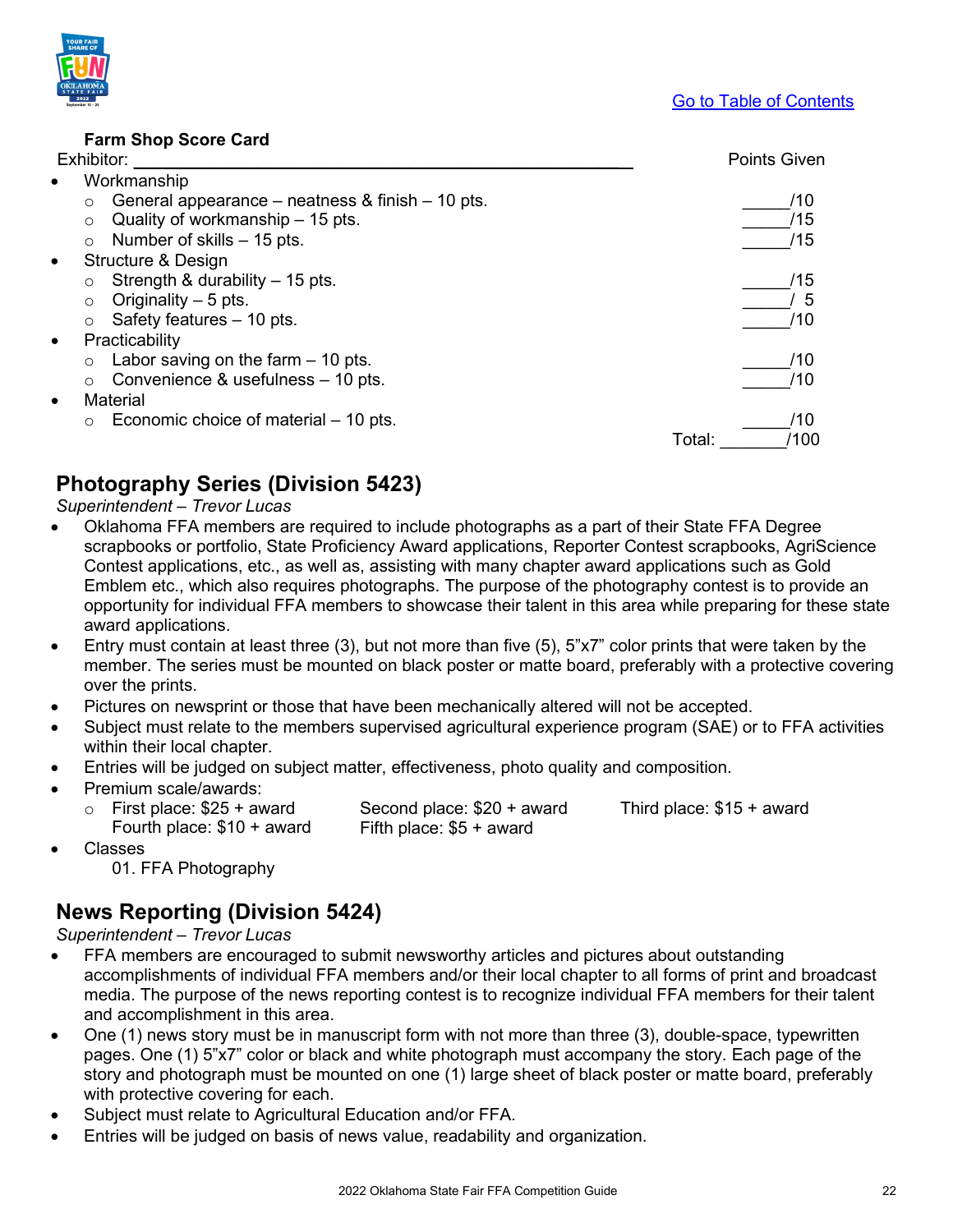

- Premium scale/award:
	- $\circ$  First place: \$25 + award Second place: \$20 + award Third place: \$15 + award Fourth place: \$10 + award Fifth place: \$5 + award Fourth place:  $$10 +$  award

- Classes
	- 01. FFA News Reporting

# <span id="page-22-0"></span>**AgriScience Project Display (Division 5425)**

### *Superintendent – Clark Long*

- The purpose of the AgriScience Project Display is to provide an opportunity for individual FFA members to compete in a science fair related to agriculture.
- This division is open to all FFA members who have developed a project based on the application of scientific principles and emerging technologies in agriculture.
- This will serve as the pre-convention workout for FFA members whose projects will be going to the **National FFA Convention AgriScience Fair** competition.
- Participants are expected to observe the National FFA Code of Ethics and the proper use of the FFA jacket during the AgriScience Fair. Official dress is required for the interview.
- Interviews will be conducted on September 16 starting at 9 a.m.
- Display Requirements:
	- $\circ$  Each exhibit should include information relevant to the study.
	- $\circ$  All projects must have the following information attached to the exhibit:
		- Name of AgriScience fair participant(s) responsible for developing the project.
		- Chapter name, state
		- $\blacksquare$  Title of category
		- Division  $(1, 2, 3, 4, 5 \text{ or } 6)$
	- **o** AgriScience fair participant(s)' display shows the results of the study utilizing a display board not to exceed the dimensions of 36" high (from top of table to top of display), 48" width and 30" deep (the distance from front to back).
	- **o** Tables will be provided by OSF.
	- **o** The display must consist of a stable, free standing display board and or easel on the provided table top not to exceed the sizes outlined above. No additional props, handouts or electronics are permitted, this includes: tablets, iPads, cell phones and other electronic devices.
	- **o** Categories:
		- **Animal Systems**
		- **Environmental Services/Natural Resource Systems**
		- Food Products and Processing systems
		- Plant Systems
		- **Power, Structural and Technical Systems**
		- **Social Science**
	- **o** Divisions:
		- **Division 1: individual member in grade 8**
		- Division 2: team of two (2) members in grade 8
		- Division 3: individual member in grades 9 or 10
		- Division 4: team of two (2) members in grades 9 or 10
		- Division 5: individual member in grades 11 or 12
		- Division 6: team of two (2) members in grades 11 or 12
- Premium scale/award:
	- **o** First place: \$25 + award Second place: \$20 + award Third place: \$15
		-

- Classes
	- 01 Division 1 & 2 02. Division 3 & 4 03. Division 5 & 6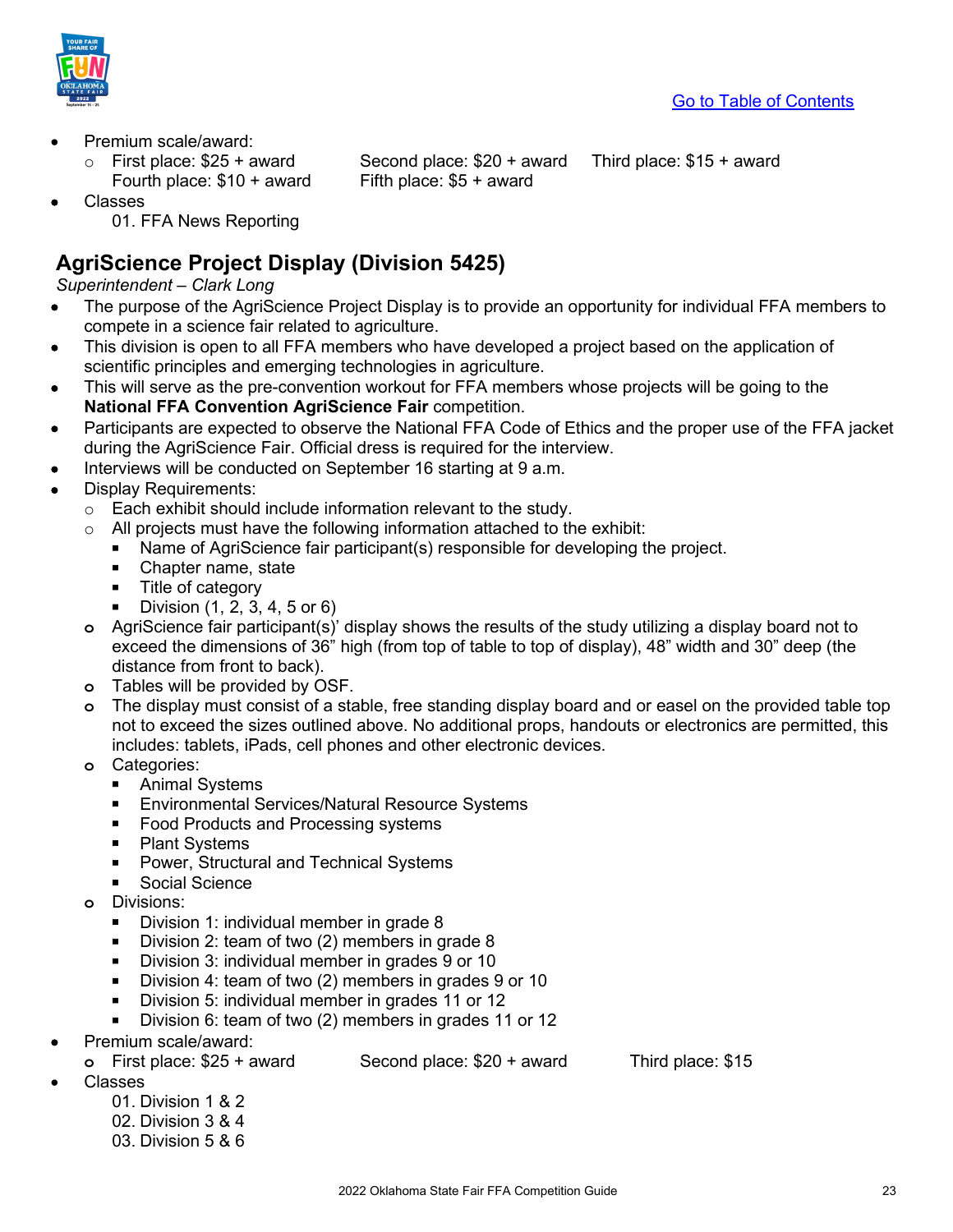

# <span id="page-23-0"></span>**Livestock Judging (Division 5426)**

*Sponsored by Oklahoma Farm Bureau, in cooperation with the Oklahoma State Fair Thursday, September 15, 2022*

- To receive complimentary gate admission, counties or chapters **must fill out a Wufoo survey offered in the link below. This must be completed and submitted no later than Thursday, September 8, 2022. This link is only for the Livestock Judging Contest.** You may call the Livestock Office, 405-948-6707, if you have any questions.
	- o Link for Wufoo survey: [Livestock Judging Contest Admission Form](https://okstatefair.wufoo.com/forms/zo5o6o904sapfv/)
- Registration takes place in Barn 3 starting at 9 a.m.
- Contest takes place in Barn 8 starting at 10 a.m.
- The entry fee is \$5 per person, or \$20 per team.
- The contest will consist of judging market beef, sheep, swine and/or breeding classes. Each contestant will answer at least one (1) set of questions in a class - 10 questions each worth 5 points - and no oral reasons will be given.
- Junior Teams:  $3<sup>rd</sup> 7<sup>th</sup>$  grades & Senior Teams:  $8<sup>th</sup> 12<sup>th</sup>$  grades.
- Contestants should bring their social security numbers and pencils.
- **Arrival/Parking**
	- $\circ$  If you have filled out the Wufoo survey, as requested above, you will be emailed a temporary Gate 8 passenger vehicle access pass, between September 9 – September 12. Print this pass and show the attendant in the area indicated by the blue circle. This will allow you complimentary parking for arrival between 7 – 10 a.m. Parking NOT available after 10 a.m.
	- $\circ$  Enter OKC Fairgrounds via Black Gold Drive, off of Portland Avenue on the west side, or via Geronimo Drive off of W. Reno Avenue on the south side of OKC Fairgrounds. Do not attempt to enter Gate 7 if you are not also transporting animals; continue north on Geronimo Drive.
	- $\circ$  If you have not provided any names by the deadline noted above or do not have the passenger vehicle access pass, you should be prepared to pay for parking.
	- o **If you are arriving with animals/trailers,** obtain the appropriate credentials from the Livestock Show office and park in the Trailer Parking lot south of Gate 7 after unloading. Trailers/animals are not allowed in any other parking lot at OKC Fairgrounds.

### • **Admission Through Gate 8**

- After parking in the Gate 8 parking lot to the north of the barns, walk to Gate 8 where a list will be located containing the names of eligible contestants, teachers, leaders or ag instructors who have sent Wufoo information as noted above.
- $\circ$  Complimentary Gate admission through Gate 8 will be allowed if contestants, instructors, teachers and/or leaders are on the list and arrive between the hours of  $7 - 10$  a.m.

#### • **Awards/Premiums**

- o Ribbons will be awarded to the top 10 in each class.
- $\circ$  The High Individual and High Team Members of each division will be presented a jacket and plaque. Plaques will also be awarded to the second and third place individuals and first thru third place teams.
- o Premiums:

|                                                      | 1st 2nd 3rd 4th 5th 6th 7th 8th 9th 10th |  |  |  |  |
|------------------------------------------------------|------------------------------------------|--|--|--|--|
| Individuals \$10 \$5 \$5 \$4 \$4 \$4 \$3 \$3 \$3 \$3 |                                          |  |  |  |  |
| Teams \$25 \$20 \$15 \$12 \$10 \$10 \$10 \$8 \$8 \$8 |                                          |  |  |  |  |

#### • **Classes**

01. Senior Individuals 02. Senior Teams 03. Junior Individuals 04. Junior Teams